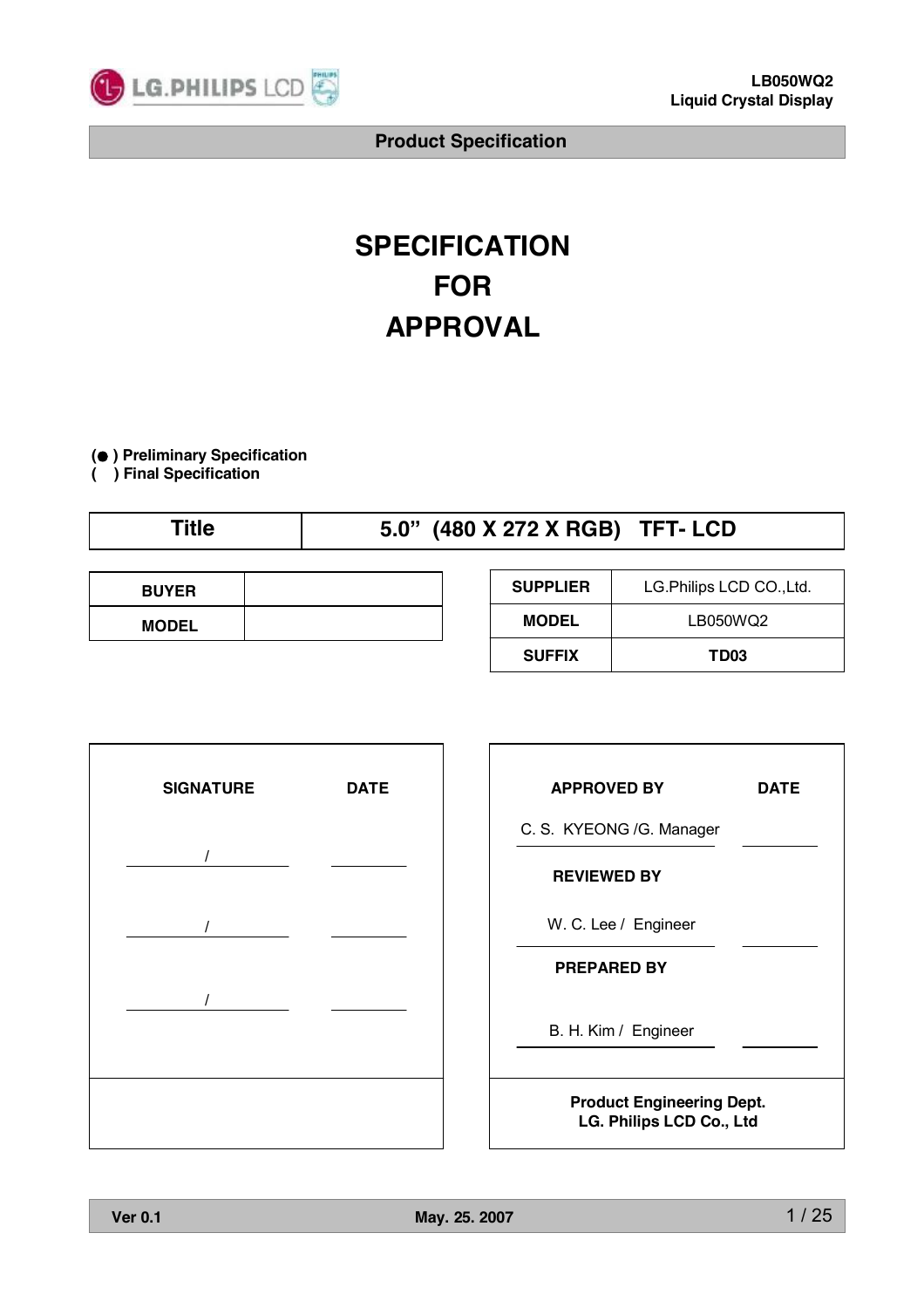

# **Contents**

| No.          | Item                                     | Page |
|--------------|------------------------------------------|------|
| 0            | <b>Record of Revisions</b>               | 3    |
| 1            | General Description                      | 4    |
| $\mathbf{2}$ | Interface Connection                     | 6    |
| 3            | Absolute Maximum Ratings                 | 8    |
| 4            | <b>Electrical Characteristics</b>        | 9    |
| 5            | <b>Touch Screen Panel Specifications</b> | 14   |
| 6            | <b>Optical Characteristics</b>           | 16   |
| 7            | <b>Mechanical Characteristics</b>        | 19   |
| 8            | Color Input Data Reference               | 20   |
| 9            | <b>Reliability Test</b>                  | 21   |
| 10           | <b>Outline Dimension</b>                 | 22   |
| 11           | Packing                                  | 23   |
| 11           | Precautions                              | 24   |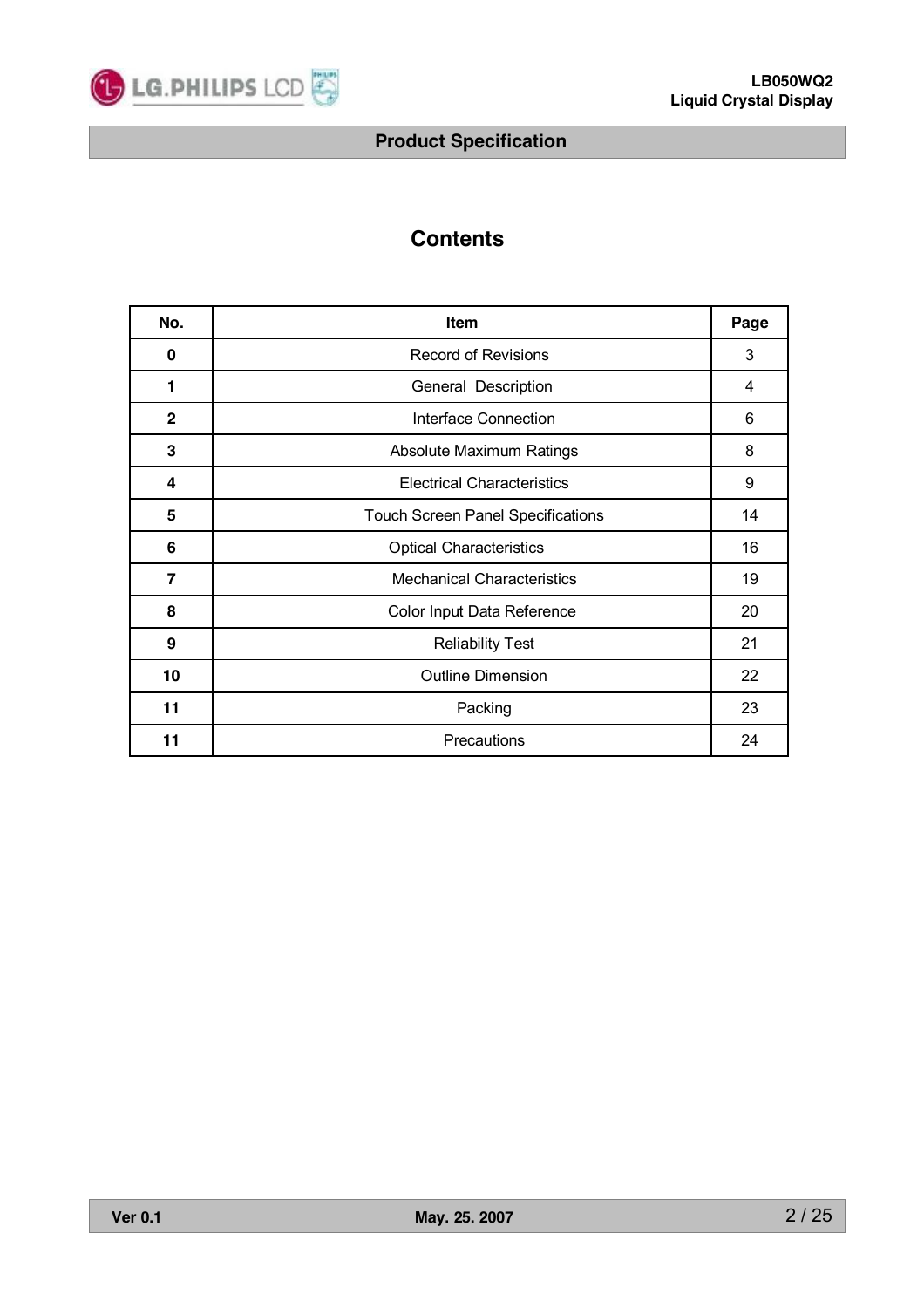

# **RECORD OF REVISIONS**

|               | Page                                | Description               | Note                      |
|---------------|-------------------------------------|---------------------------|---------------------------|
| Apr. 2. 2007  |                                     |                           |                           |
| Apr. 13. 2007 | 7                                   | Pin Connection            |                           |
|               | 9                                   | Digital Input Voltage     |                           |
|               | 21                                  | Outline Dimension         |                           |
| May. 25. 2007 | 13                                  | Powe On/Off Sequence      |                           |
|               | 14                                  | <b>TSP Specifications</b> |                           |
|               |                                     |                           |                           |
|               |                                     |                           |                           |
|               |                                     |                           |                           |
|               |                                     |                           |                           |
|               |                                     |                           |                           |
|               |                                     |                           |                           |
|               |                                     |                           |                           |
|               |                                     |                           |                           |
|               |                                     |                           |                           |
|               |                                     |                           |                           |
|               |                                     |                           |                           |
|               |                                     |                           |                           |
|               |                                     |                           |                           |
|               |                                     |                           |                           |
|               |                                     |                           |                           |
|               |                                     |                           |                           |
|               |                                     |                           |                           |
|               |                                     |                           |                           |
|               |                                     |                           |                           |
|               |                                     |                           |                           |
|               |                                     |                           | .                         |
|               |                                     |                           | <b>THE REPORT</b>         |
|               |                                     |                           | .                         |
|               |                                     |                           |                           |
|               | Revision No<br><b>Revision Date</b> |                           | First Draft (Preliminary) |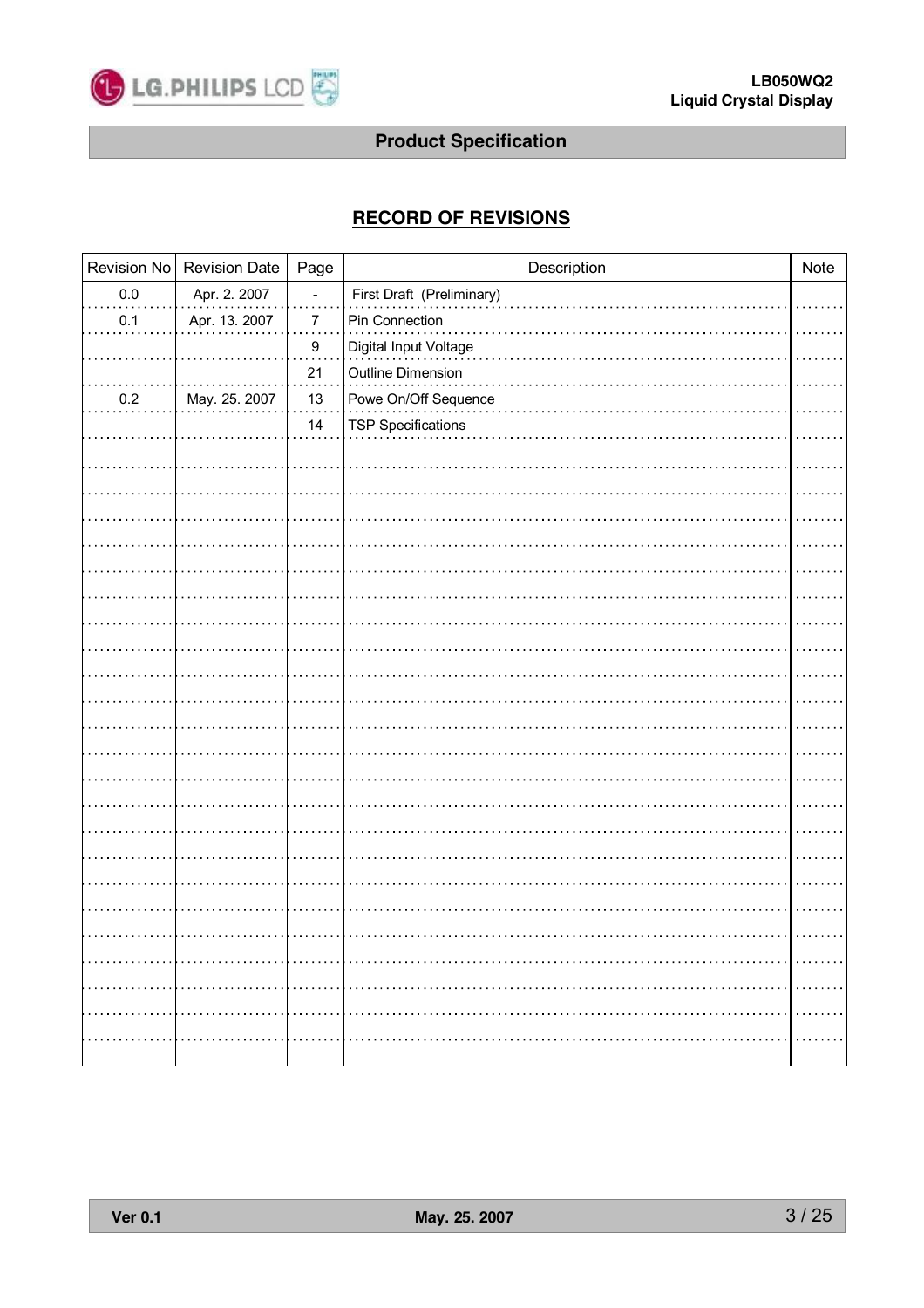

# **1. General Description**

### **1-1. Description**

The LB050WQ2-TD01 is a **White LED Backlight Assembly** Product of TFT LCD without any extra system. This module utilizes amorphous silicon thin film transistors. A 5.0" active matrix liquid crystal display allows 16M colors to be displayed.

The applications are portable DVD, Car Navigation, multimedia applications and others AV system.

# **1-2. Features**

- High Brightness & contrast ratio
- Wide Viewing Angle
- WQVGA(480X272 pixels) resolution
- 8 Bits color depth
- T-Con & Power Block is built In D-IC
- Low power consumption
- Touch screen panel (Film to Glass type)
- DE (Data Enable) & SYNC mode DE, Vsync, Hsync, DOTCLK

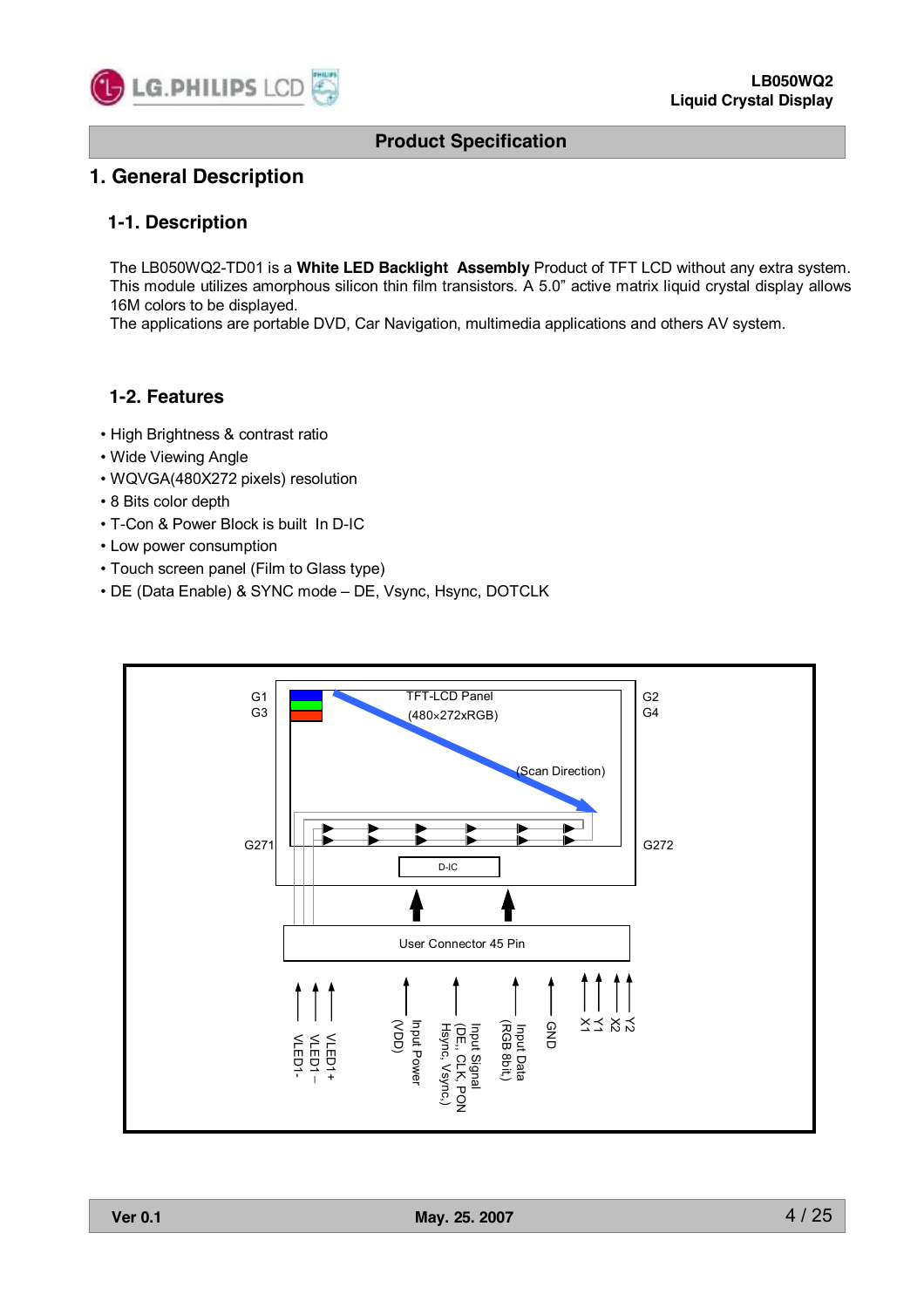

# **1-3. General Specification**

| <b>PARAMETER</b>          | <b>SPECIFICATION</b>               | <b>REMARK</b>                |
|---------------------------|------------------------------------|------------------------------|
| Active Screen Size        | 5.0 inches                         | Diagonal                     |
| <b>Outline Dimension</b>  | 124[H] x 77.2[V] x 4.3[D]          | With TSP<br>[mm]             |
| Active Area               | 110.736[H] x 62.424[V]             | [mm]                         |
| Number of dots            | 480[H] x 272 x RGB[V]              |                              |
| Dot Pitch                 | $0.2307 \times 0.2295$             | [mm]                         |
| Display Mode              | TN / Transmissive / Normally White |                              |
| <b>Viewing Direction</b>  | 6 o'clock                          | 12 o'clock<br>(good viewing) |
| <b>Color Filter Array</b> | <b>RGB Vertical Stripe</b>         |                              |
| Signal Interface          | Digital RGB                        |                              |
| Weight                    | 93                                 | [g]                          |
| <b>Backlight</b>          | 12LED <sub>s</sub>                 |                              |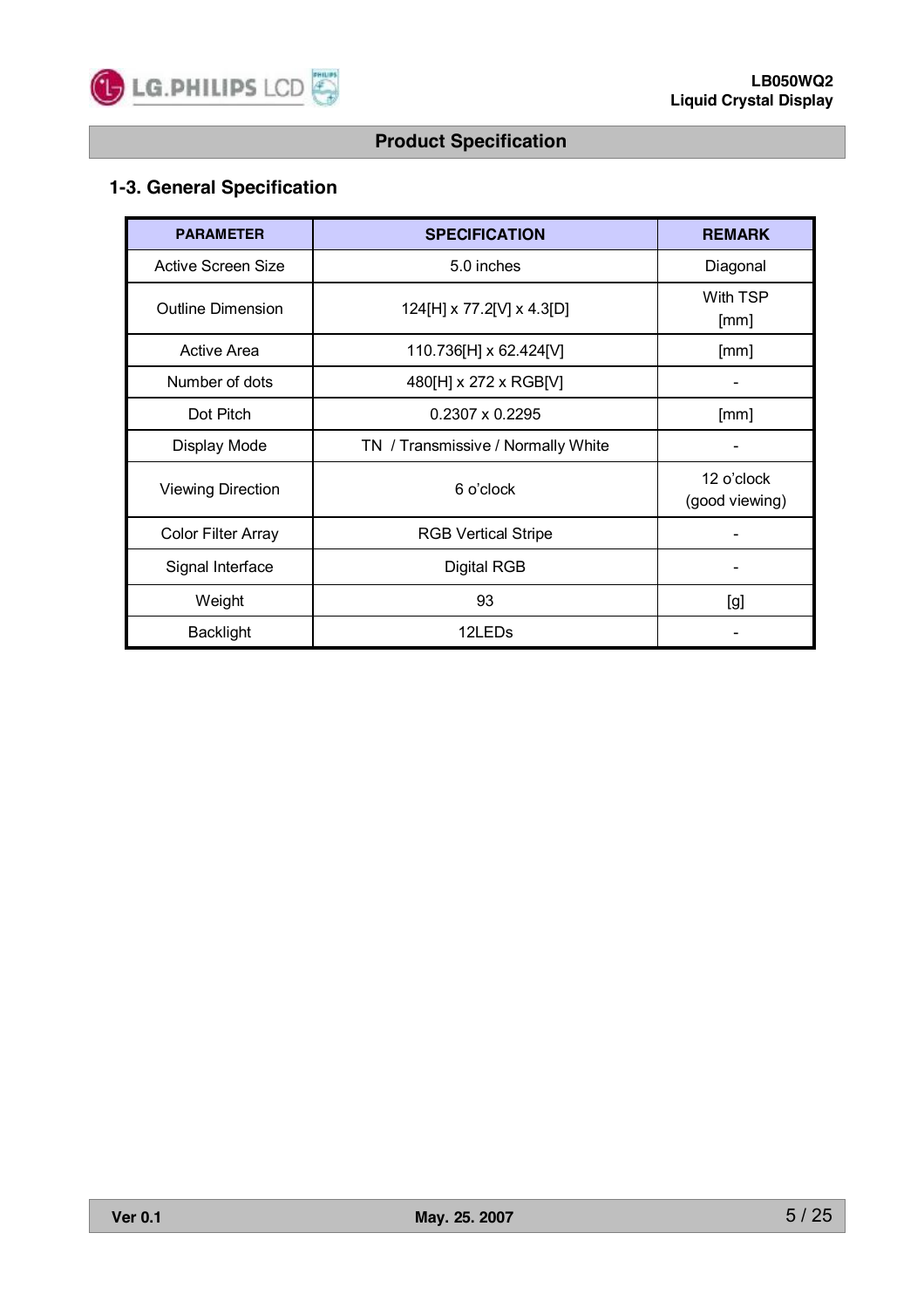

# **2. Interface Connections**

This LCD employs one interface connection for the operation of module. The pin configuration for the connector is shown in the table below.

## **2-1. Main LCM Connector**

(Connector Type: 45Pin 0.5mm pitch, Mating Connector: Hirose FH12 Series )

| Pin            | Symbol         | Description            | I/O          | Remark       |
|----------------|----------------|------------------------|--------------|--------------|
| $\mathbf{1}$   | <b>VSS</b>     | <b>GROUND</b>          | $\mathbf{I}$ |              |
| $\overline{2}$ | <b>VSS</b>     | <b>GROUND</b>          | $\mathsf{I}$ |              |
| $\mathfrak{S}$ | <b>VDD</b>     | Power Supply           | $\mathbf{I}$ | 2.5V or 3.3V |
| $\overline{4}$ | VDD            | Power Supply           | $\mathbf{I}$ | 2.5V or 3.3V |
| $\mathbf 5$    | R <sub>0</sub> | RED DATA(LSB)          | $\mathsf I$  |              |
| $\,6\,$        | R <sub>1</sub> | <b>RED DATA</b>        | $\mathbf{I}$ |              |
| $\overline{7}$ | R2             | <b>RED DATA</b>        | $\mathbf{I}$ |              |
| 8              | R <sub>3</sub> | RED DATA               | $\mathbf{I}$ |              |
| 9              | R <sub>4</sub> | <b>RED DATA</b>        | $\mathsf I$  |              |
| 10             | R <sub>5</sub> | RED DATA               | $\mathsf I$  |              |
| 11             | R <sub>6</sub> | <b>RED DATA</b>        | $\mathbf{I}$ |              |
| 12             | R7             | <b>RED DATA(MSB)</b>   | $\mathbf{I}$ |              |
| 13             | G <sub>0</sub> | <b>GREEN DATA(LSB)</b> | $\mathbf{I}$ |              |
| 14             | G <sub>1</sub> | <b>GREEN DATA</b>      | $\mathsf I$  |              |
| 15             | G <sub>2</sub> | <b>GREEN DATA</b>      | $\mathsf I$  |              |
| 16             | G <sub>3</sub> | <b>GREEN DATA</b>      | $\mathbf{I}$ |              |
| 17             | G4             | <b>GREEN DATA</b>      | $\mathbf{I}$ |              |
| 18             | G <sub>5</sub> | <b>GREEN DATA</b>      | $\mathbf{I}$ |              |
| 19             | G <sub>6</sub> | <b>GREEN DATA</b>      | $\mathsf I$  |              |
| 20             | G7             | <b>GREEN DATA(MSB)</b> | $\mathbf{I}$ |              |
| 21             | B <sub>0</sub> | <b>BLUE DATA(LSB)</b>  | $\mathsf I$  |              |
| 22             | <b>B1</b>      | <b>BLUE DATA</b>       | $\mathbf{I}$ |              |
| 23             | B <sub>2</sub> | <b>BLUE DATA</b>       | $\mathbf{I}$ |              |
| 24             | B <sub>3</sub> | <b>BLUE DATA</b>       | $\mathsf I$  |              |
| 25             | B4             | <b>BLUE DATA</b>       | $\mathbf{I}$ |              |
| ${\bf 26}$     | B <sub>5</sub> | <b>BLUE DATA</b>       | $\mathbf{I}$ |              |
| 27             | B6             | <b>BLUE DATA</b>       | $\mathsf I$  |              |
| 28             | <b>B7</b>      | <b>BLUE DATA(MSB)</b>  | $\mathsf I$  |              |
| 29             | <b>VSS</b>     | <b>GROUND</b>          | $\mathsf I$  |              |
| $30\,$         | DCLK           | DATA CLOCK             | $\mathbf{I}$ |              |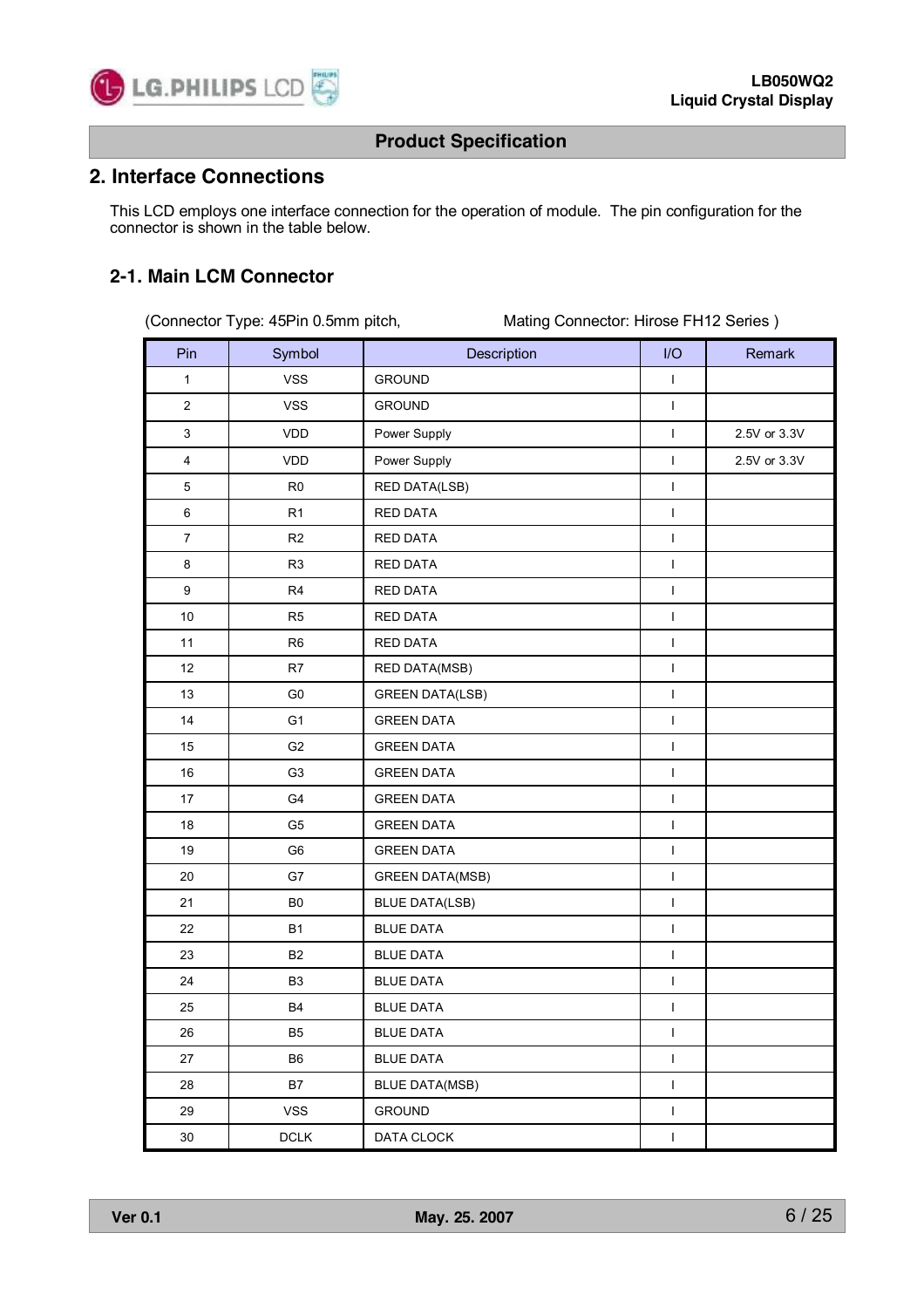

| Pin | Symbol         | Description                          | 1/O | <b>Remark</b>           |
|-----|----------------|--------------------------------------|-----|-------------------------|
| 31  | <b>PON</b>     | <b>DISPLAY ON/OFF</b>                |     |                         |
| 32  | <b>HSYNC</b>   | <b>HORIZONTAL SYNC SIGNAL</b>        | ı   |                         |
| 33  | <b>VSYNC</b>   | <b>VERTICAL SYNC SIGNAL</b>          | I   |                         |
| 34  | DE             | <b>DATA ENABLE</b>                   | L   |                         |
| 35  | <b>PWRSEL</b>  | <b>VDD Power Select</b>              |     | High: 3.3V<br>Low: 2.5V |
| 36  | <b>VSS</b>     | Ground                               | T   |                         |
| 37  | Y2             | Top-electrode-differential analog    |     |                         |
| 38  | X <sub>2</sub> | Left-electrode-differential analog   |     |                         |
| 39  | Y1             | Bottom-electrode-differential analog | ı   |                         |
| 40  | X1             | Right-electrode-differential analog  | I   |                         |
| 41  | <b>VSS</b>     | Ground                               |     |                         |
| 42  | LED-           | LED_Cathode                          |     |                         |
| 43  | LED-           | LED_Cathode                          | T   |                         |
| 44  | LED+           | LED_Anode                            | T   |                         |
| 45  | NC             | No Connect                           |     |                         |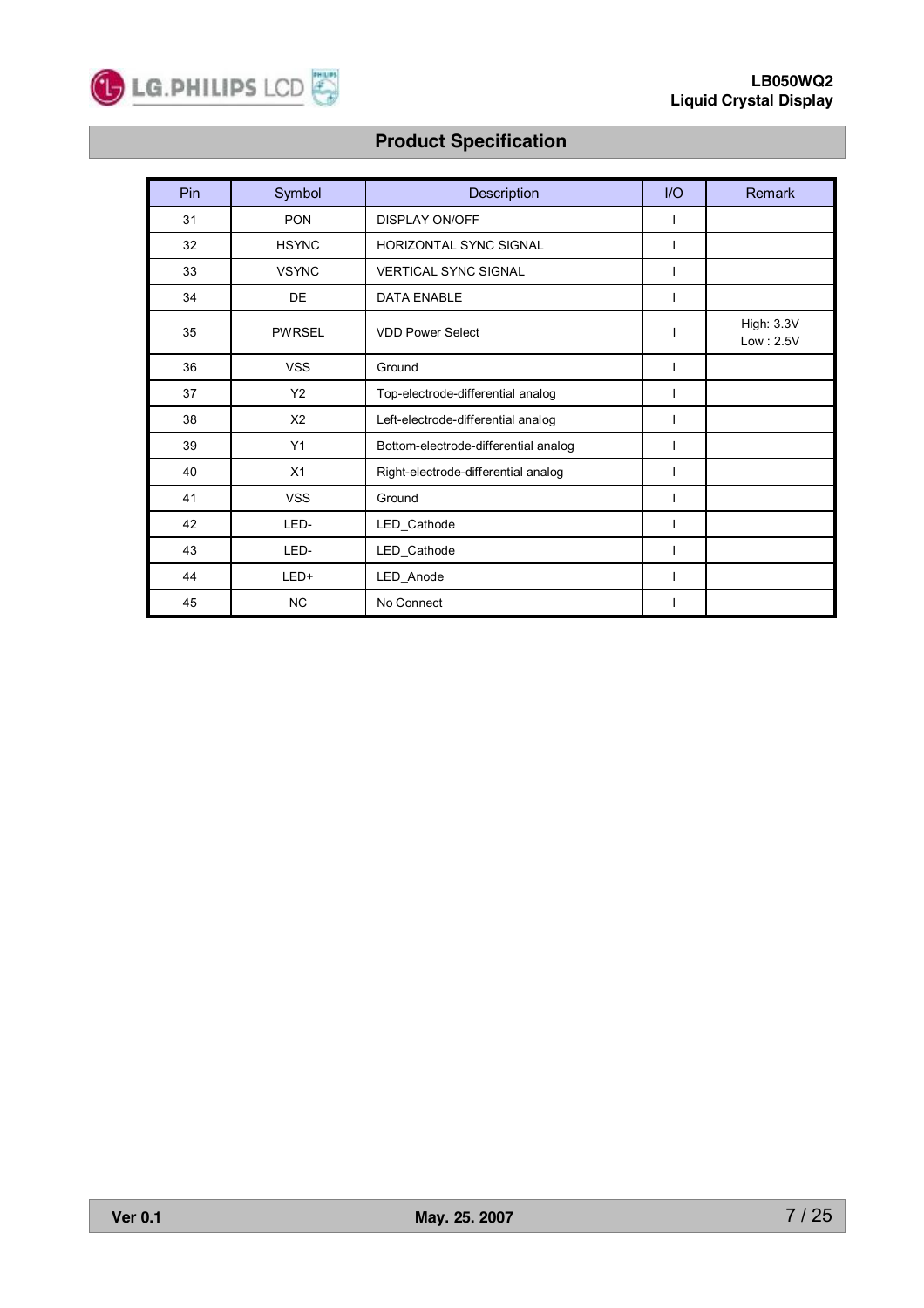

# **3. Absolute Maximum Ratings**

If used the beyond absolute maximum ratings, this device can permanently be damaged. It is strongly recommended to use this device at a condition for normal operation.

| <b>Parameter</b>             | <b>Symbol</b>              | <b>CONDITION</b>    | <b>Min</b>               | <b>Max</b> | Unit | <b>Notes</b> |
|------------------------------|----------------------------|---------------------|--------------------------|------------|------|--------------|
| Power Supply Voltage         | VDD                        | $T_a = 25^{\circ}$  | $-0.3$                   | 3.5        | V    |              |
| <b>LED Forward Current</b>   |                            | $T_a = 25^{\circ}C$ | $\overline{\phantom{0}}$ | 25         | mA   | [Note 3-1]   |
| <b>Operating Temperature</b> | $\mathsf{T}_{\mathsf{op}}$ |                     | $-20$                    | 70         | ົົ   | $[Note3-2]$  |
| Storage Temperature          | $\mathsf{T}_{\mathsf{st}}$ |                     | $-30$                    | 80         | ົໂ   | [Note 3-2]   |
| Humidity                     | $H_{OP}$                   |                     | 5                        | 95         | %RH  | [Note 3-2]   |

[Note 3-1] Applies for each LED individually

[Note 3-2] Humidity: 95% RH Max, no condensation > 40 ℃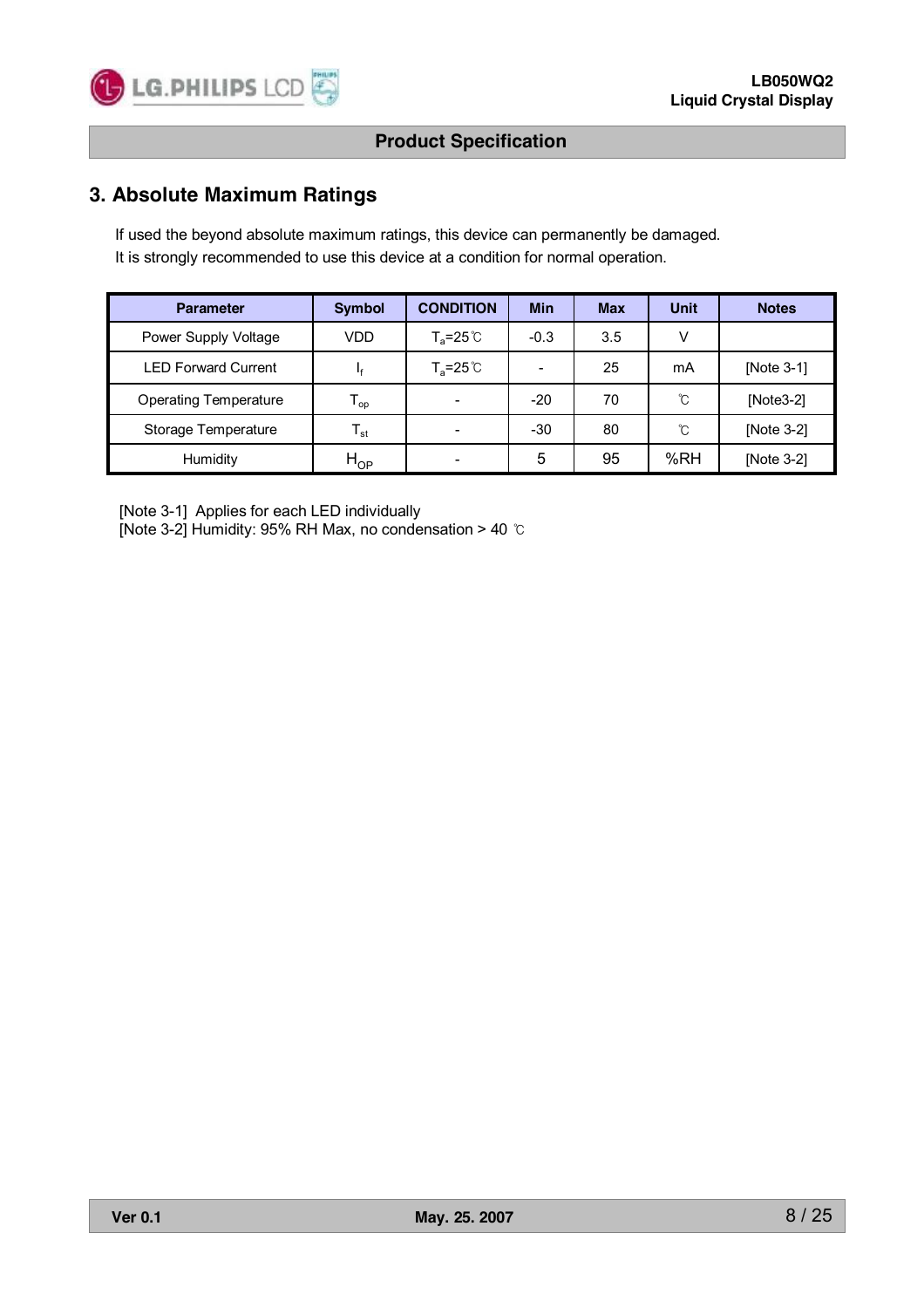

# **4. Electrical Characteristics**

# **4-1. Recommended Operating Conditions**

| TFT-LCD Panel Driving Section |  |  |
|-------------------------------|--|--|
|                               |  |  |

| <b>PARAMETER</b>         | <b>SYMBOL</b>  | MIN.      | TYP. | MAX.                     | <b>UNIT</b> | <b>REMARK</b>           |  |
|--------------------------|----------------|-----------|------|--------------------------|-------------|-------------------------|--|
|                          | <b>VDD</b>     | 2.25      | 2.5  | 2.9                      | V           | [Note4-1]               |  |
| Digital Input Voltage    |                | 2.9       | 3.3  | 3.5                      | V           | [ $Note4-2$ ]           |  |
| Frame Frequency          | <b>fFRAME</b>  |           | 60   |                          | Hz          |                         |  |
| Dot Clock                | fclk           |           | 9.0  | 15.0                     | <b>MHz</b>  |                         |  |
| Logic Input Voltage      | $V_{\text{H}}$ | $0.7*VDD$ |      | <b>VDD</b>               | ٧           |                         |  |
|                          | $V_{IL}$       | 0         |      | $0.3*VDD$                | V           |                         |  |
|                          | $V_{OH}$       | $VDD-0.4$ |      | <b>VDD</b>               | V           |                         |  |
| Logic Output Voltage     | $\rm V_{OL}$   | 0         |      | 0.4                      | V           |                         |  |
| <b>Power Consumption</b> | W              |           | 820  | $\overline{\phantom{a}}$ | mW          | <b>Black</b><br>Pattern |  |

[Note4-1] PWRSEL = LOW [Note4-2] PWRSEL = High

# **4-2. Backlight Unit**

 $(T_a = 25^\circ C)$ 

| <b>PARAMETER</b>           | <b>SYMBOL</b> | MIN.   | TYP. | MAX. | <b>UNIT</b> | <b>REMARK</b> |
|----------------------------|---------------|--------|------|------|-------------|---------------|
| <b>LED forward Current</b> |               | $\sim$ | 20   | Ξ.   | mA          | $[Note4-3]$   |
| <b>Power Consumption</b>   | <b>BL</b>     | $\sim$ | 770  | Ξ.   | mW          |               |

[Note4-3] The permissible forward current of LED vary with environmental temperature.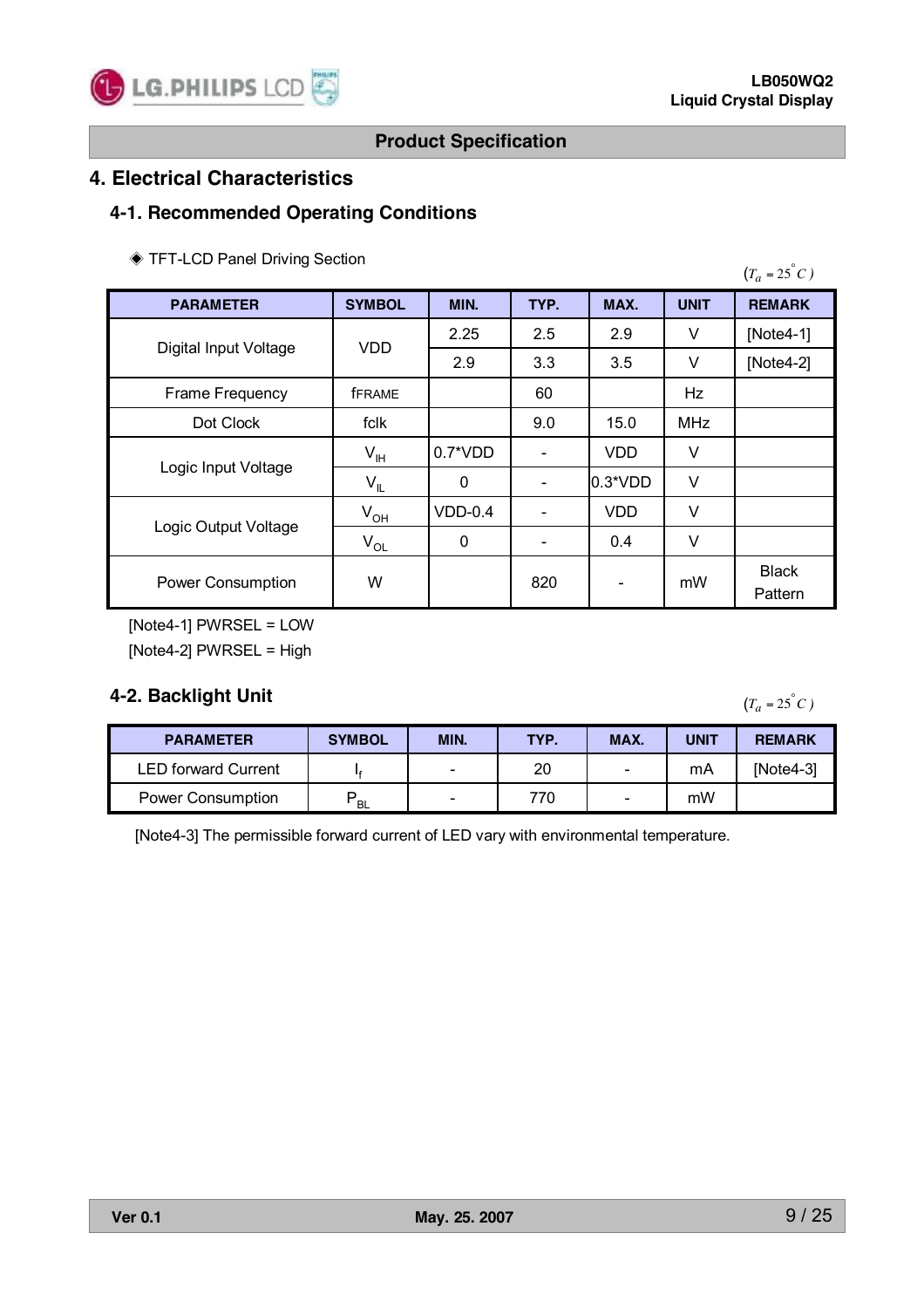

# **4-3. Timing Characteristics of input signals**

 $(T_a = 25^\circ C)$ 

| <b>PARAMETER</b>          | <b>SYMBOL</b> | Min.           | Typ.  | Max. | <b>Unit</b> |  |
|---------------------------|---------------|----------------|-------|------|-------------|--|
| <b>DOTCLK Cycle</b>       |               |                | 9.0   | 15.0 | <b>MHz</b>  |  |
| <b>Hsync Cycle</b>        |               |                | 17.14 |      | <b>KHz</b>  |  |
| Vsync Cycle               |               |                | 60    | 70   | Hz          |  |
| <b>Horizontal Cycle</b>   | <b>HCYC</b>   |                | 533   |      | <b>CLK</b>  |  |
| Horizontal display period | <b>HDP</b>    |                | 480   |      | <b>CLK</b>  |  |
| Horizontal front porch    | <b>HFP</b>    | $\overline{2}$ | 8     |      | <b>CLK</b>  |  |
| Horizontal pulse width    | <b>HLW</b>    | 4              | 41    |      | <b>CLK</b>  |  |
| Horizontal back porch     | <b>HBP</b>    | 8              | 45    |      | <b>CLK</b>  |  |
| Vertical cycle            | <b>VCYC</b>   |                | 288   |      | H           |  |
| Vertical display period   | <b>VDP</b>    |                | 272   |      | H           |  |
| Vertical front porch      | <b>VFP</b>    | $\overline{2}$ | 4     |      | H           |  |
| Vertical pulse width      | <b>VLW</b>    | 1              | 10    |      | H           |  |
| Vertical back porch       | <b>VBP</b>    |                | 12    |      | H           |  |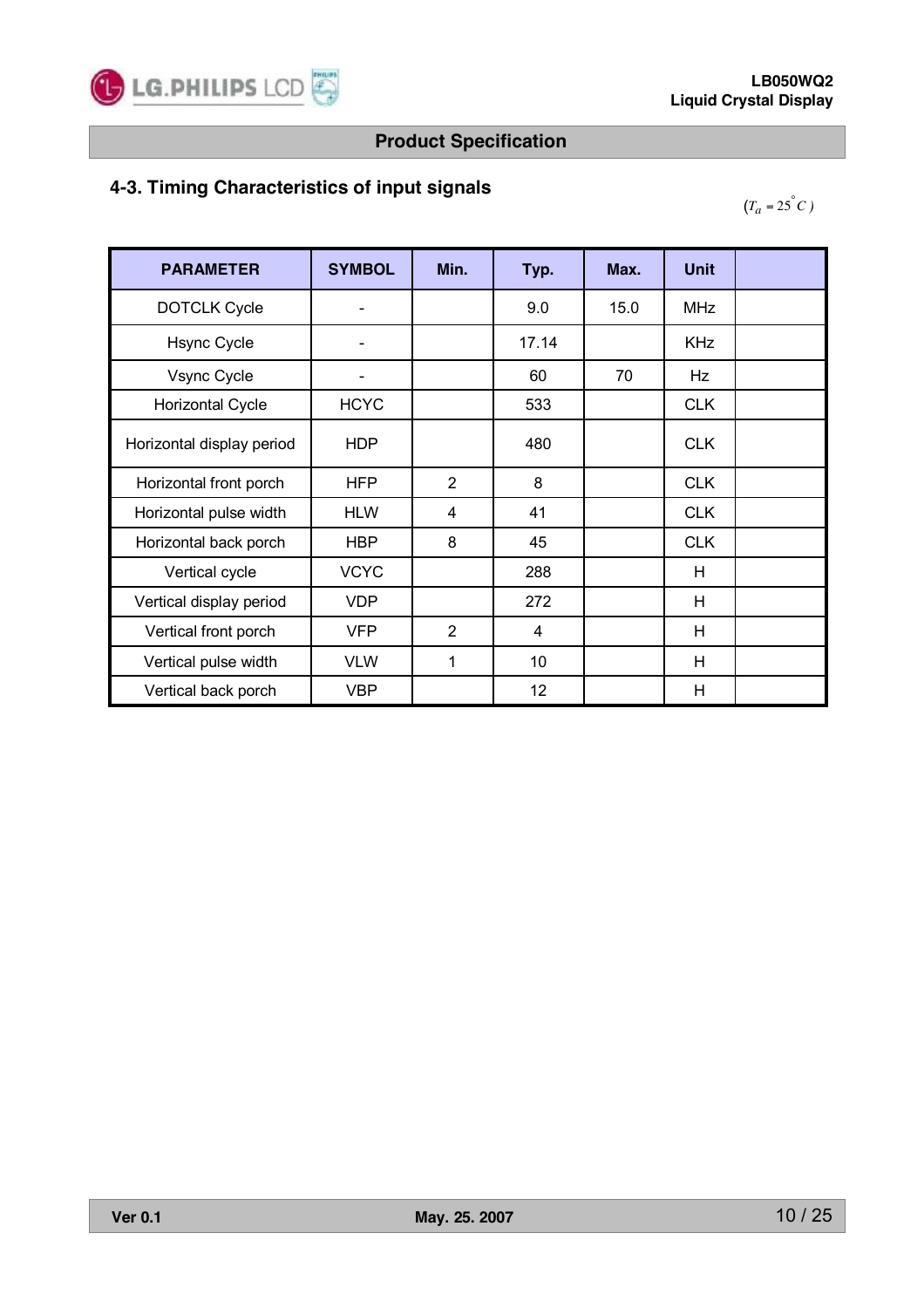

# **4-4. RGB Data Interface Timing Figure**

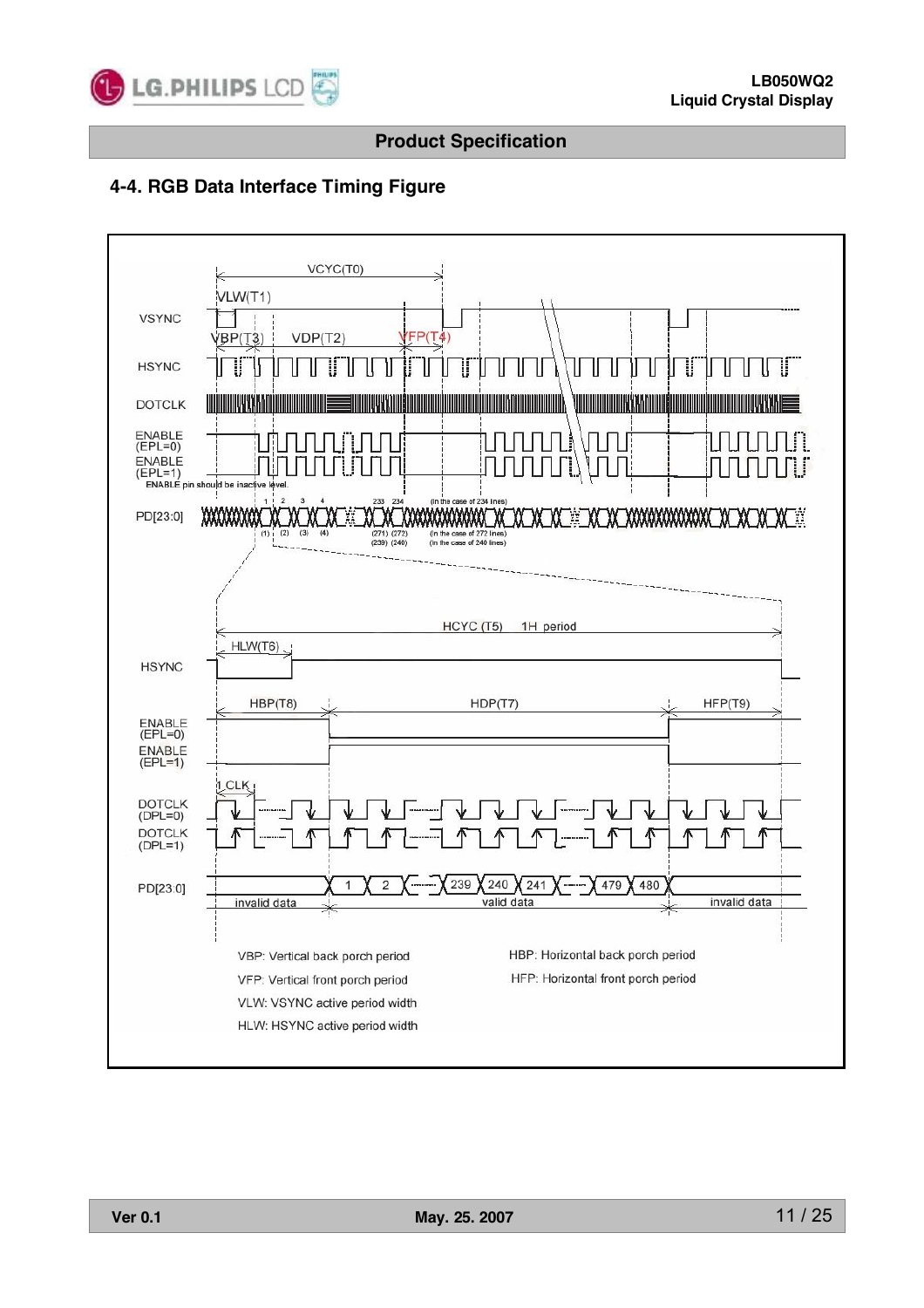

# **4-5. Clock Synchronized Characteristics**

| <b>PARAMETER</b>                      | <b>SYMBOL</b>                      | <b>Condition</b> | Min. | Typ. | Max. | <b>Unit</b> |
|---------------------------------------|------------------------------------|------------------|------|------|------|-------------|
| <b>Clock Period</b>                   | $t_{\text{CYCD}}$                  |                  | 66.7 |      |      | ns          |
| Clock Pulse High Period               | PW <sub>DH</sub>                   | <b>CLK</b>       | 25   |      |      | ns          |
| Clock Pulse Low Period                | $PW_{DL}$                          |                  | 25   |      |      | ns          |
| Hsync Setup Time                      | $T_{SYNCS}$                        | <b>HSYNC</b>     | 10   |      |      | ns          |
| Data Setup Time                       | $\mathsf{T}_{\texttt{PDS}}$        | DO0 ~ D27        | 10   |      |      | ns          |
| Data Hold Time                        | $\mathsf{T}_{\mathsf{PDH}}$        |                  | 10   |      |      | ns          |
| DE Setup Time                         | ${\tt T_{ENS}}$                    | DE               | 10   |      |      | ns          |
| DE Hold Time                          | ${\tt T}_{\sf ENH}$                |                  | 10   |      |      | ns          |
| Vsync Setup Time                      | $T_{\text{SYNCS}}$                 | <b>VSYNC</b>     | 10   |      |      | ns          |
| Clock, Vsync, Hsync<br>Rise/fall Time | $T_{\text{rgbr}, T_{\text{rgbf}}}$ |                  |      |      | 5    |             |

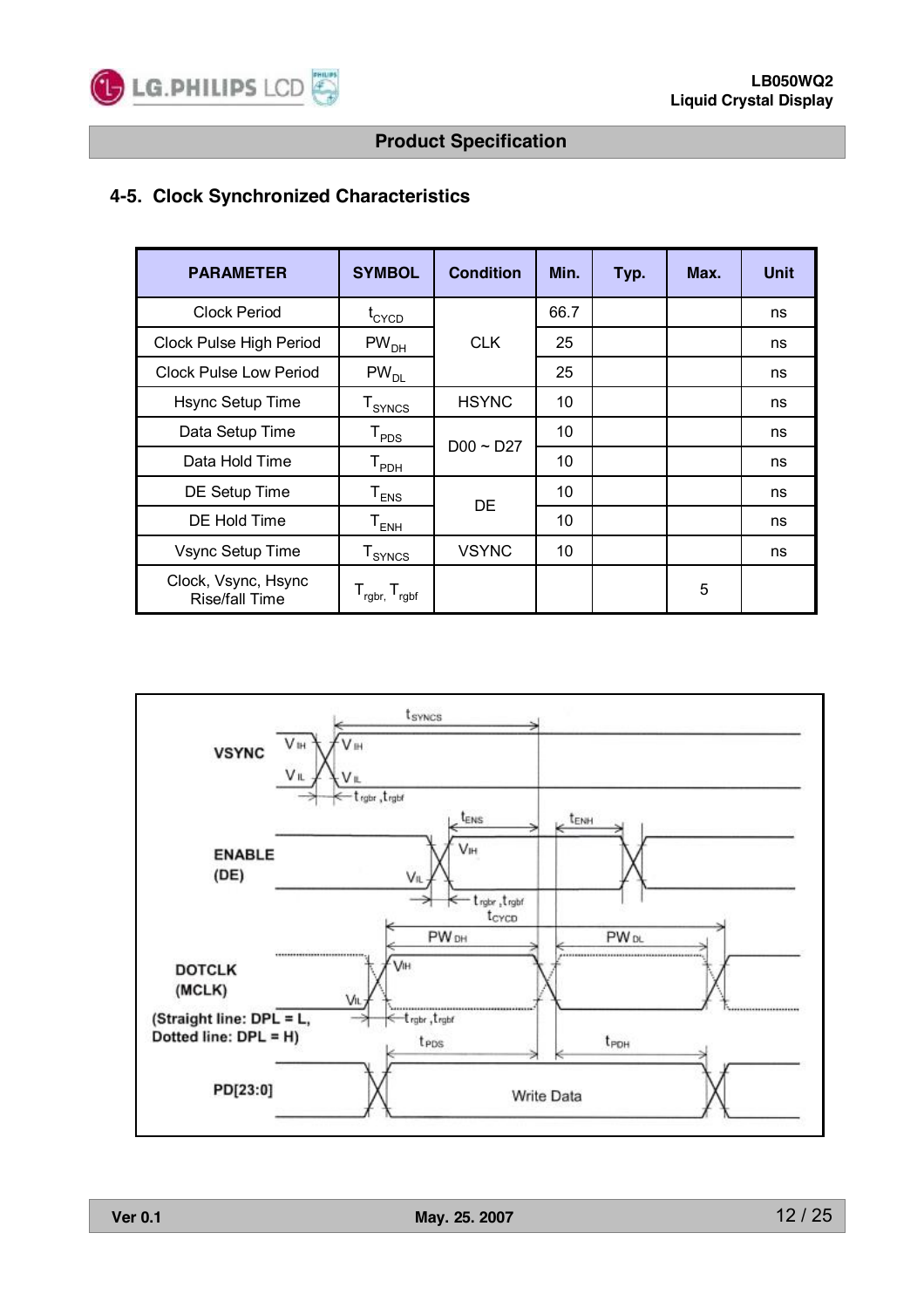

# **4-6. Power On/Off Sequence**



| <b>SYMBOL</b>  | <b>Specification</b> | <b>Unit</b> |
|----------------|----------------------|-------------|
| T1             | 0ms < T1 < T2        | ms          |
| T <sub>2</sub> | 10ms < T2            | ms          |
| T3             | 160ms < T3           | ms          |
| T4             | 10ms < T4            | ms          |
| T5             | $(80ms + T4) < T5$   | ms          |
| T6             | 160ms < T6           | ms          |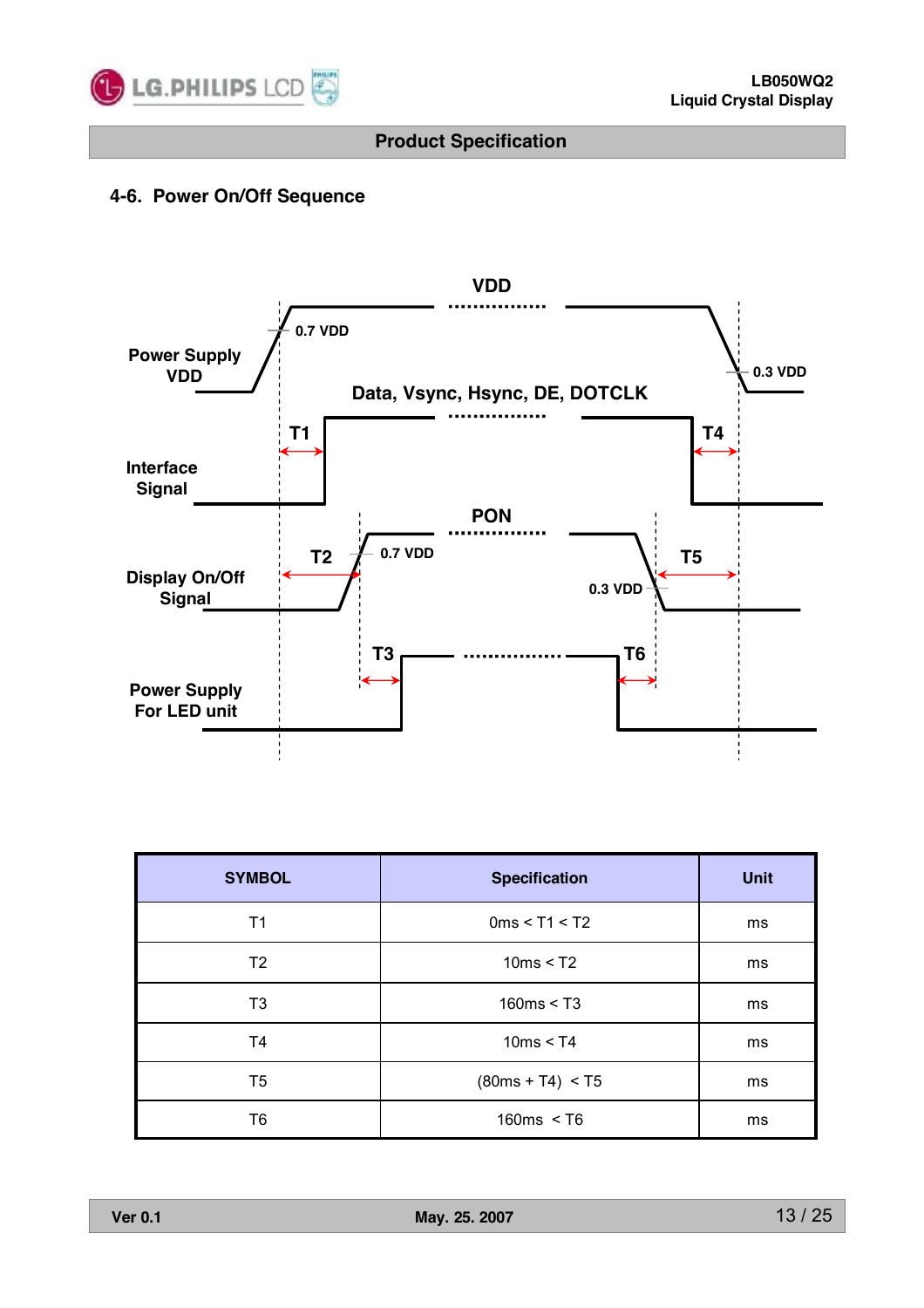

# **5. Touch Screen Panel Specifications**

### **5-1. TSP Design Guide**



- Use a cushion material between the touch panel and the bezel.

- Do not overlap and contact between the Case/Bezel and the TSP active area

#### **[Note]**

Area(a): Active area

The active area is guaranteed the position data detectable precision, operation force and other operations. It is strongly recommended to place the operation button or menu keys within the active area.

#### **Area(b): Operation non-guaranteed area**

This area does not guarantee a touch panel operation and its function. When this area is pressed, touch panel shows degradation of its performance and durability such as a pen sliding durability.

#### **Area(c): Pressing prohibition area**

The area which forbids pressing, because an excessive load is applied to a transparent electrode(ITO) and a serious damage is given to a touch panel function by pressing

#### **Area(d): Non-Active area**

The area does not activate even if pressed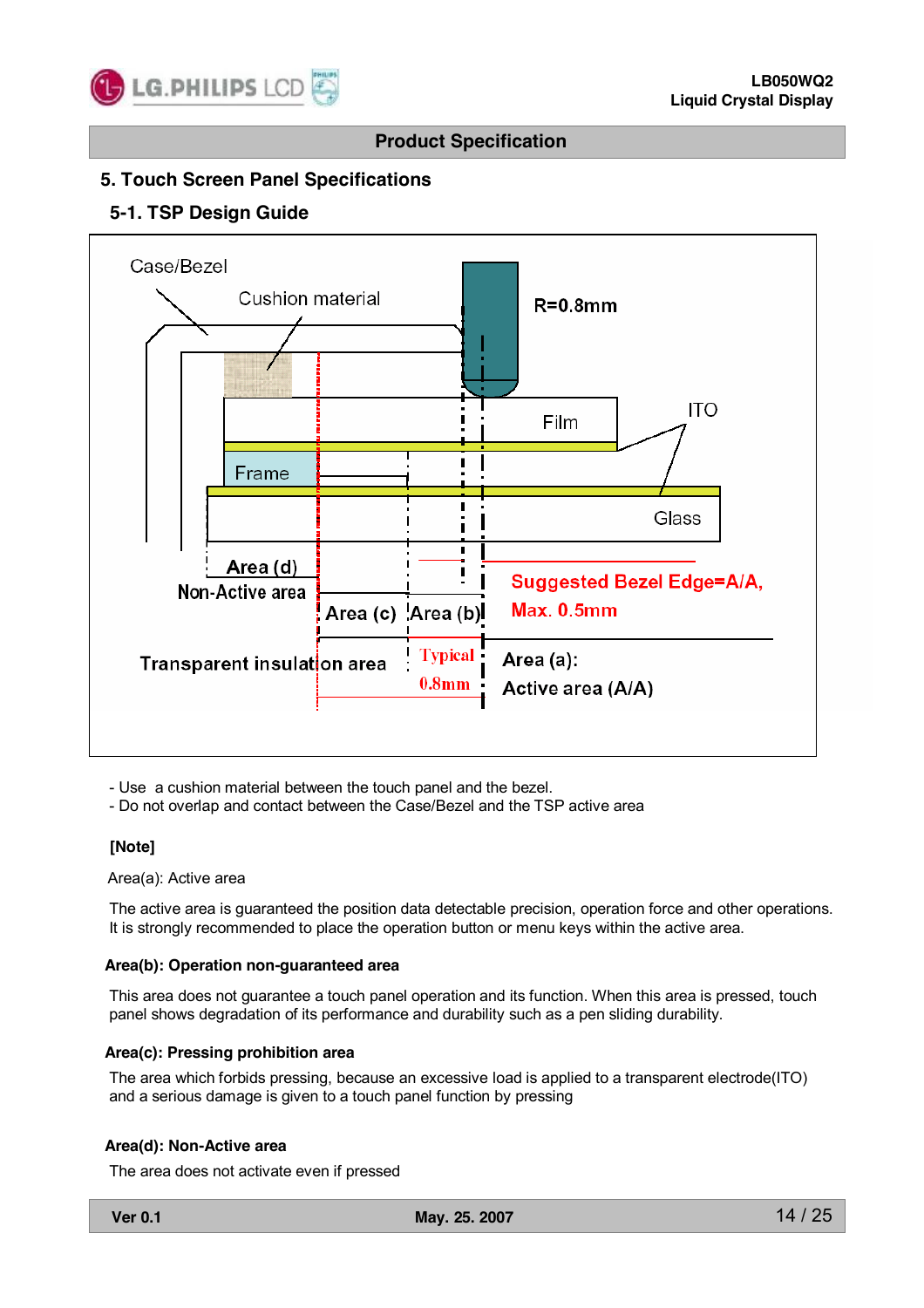

## **5. Touch Screen Panel Specifications**

### **5-2. TSP Dimensions**



### **5-3. Electrical Characteristics**

 $(T_a = 25^\circ C)$ 

| <b>PARAMETER</b>             | MIN. | TYP.                         | MAX. | <b>UNIT</b> | <b>REMARK</b>           |
|------------------------------|------|------------------------------|------|-------------|-------------------------|
| Linearity                    | 1.5  | $\overline{\phantom{0}}$     | 1.5  | %           | Analog X & Y Directions |
| <b>Terminal Resistance</b>   | 200  |                              | 900  | Ω           | X-axis                  |
|                              | 200  |                              | 900  | Ω           | Y-axis                  |
| <b>Insulation Resistance</b> | 20   | $\qquad \qquad \blacksquare$ |      | $M\Omega$   | <b>DC 25V</b>           |
| Voltage                      |      |                              | 7    | V           | DC                      |
| Chattering                   |      |                              | 10   | ms          |                         |
| Transparency                 |      | 80                           |      | $\%$        |                         |

# **5-4. Mechanical & Reliability Characteristics**

| <b>PARAMETER</b>                   | MIN.                     | TYP. | MAX. | <b>UNIT</b>    | <b>REMARK</b>                      |
|------------------------------------|--------------------------|------|------|----------------|------------------------------------|
| Activation force                   | $\overline{\phantom{0}}$ |      | 100  | g              | R0.8mm polyacetal Pen<br>or Finger |
| Durability<br>(Surface scratching) | Write<br>100,000         |      |      | Characters     | [Note 1]                           |
| Durability<br>(Surface pitting)    | 1,000,000                |      |      | <b>Touches</b> | [Note 2]                           |
| Surface hardness                   | 3                        |      | -    | Н              | Judgment ref.JIS-K5600             |

#### **[Note]**

(1) Measurement for Surface area

- Force : 250gf

- Speed : 60m/sec
- Stylus : R0.8 polyacetal tip
- (2) Pit 1,000,000 times on the Film with a R8.0 silicon rubber
	- Force : 250gf
	- Speed : 2times/sec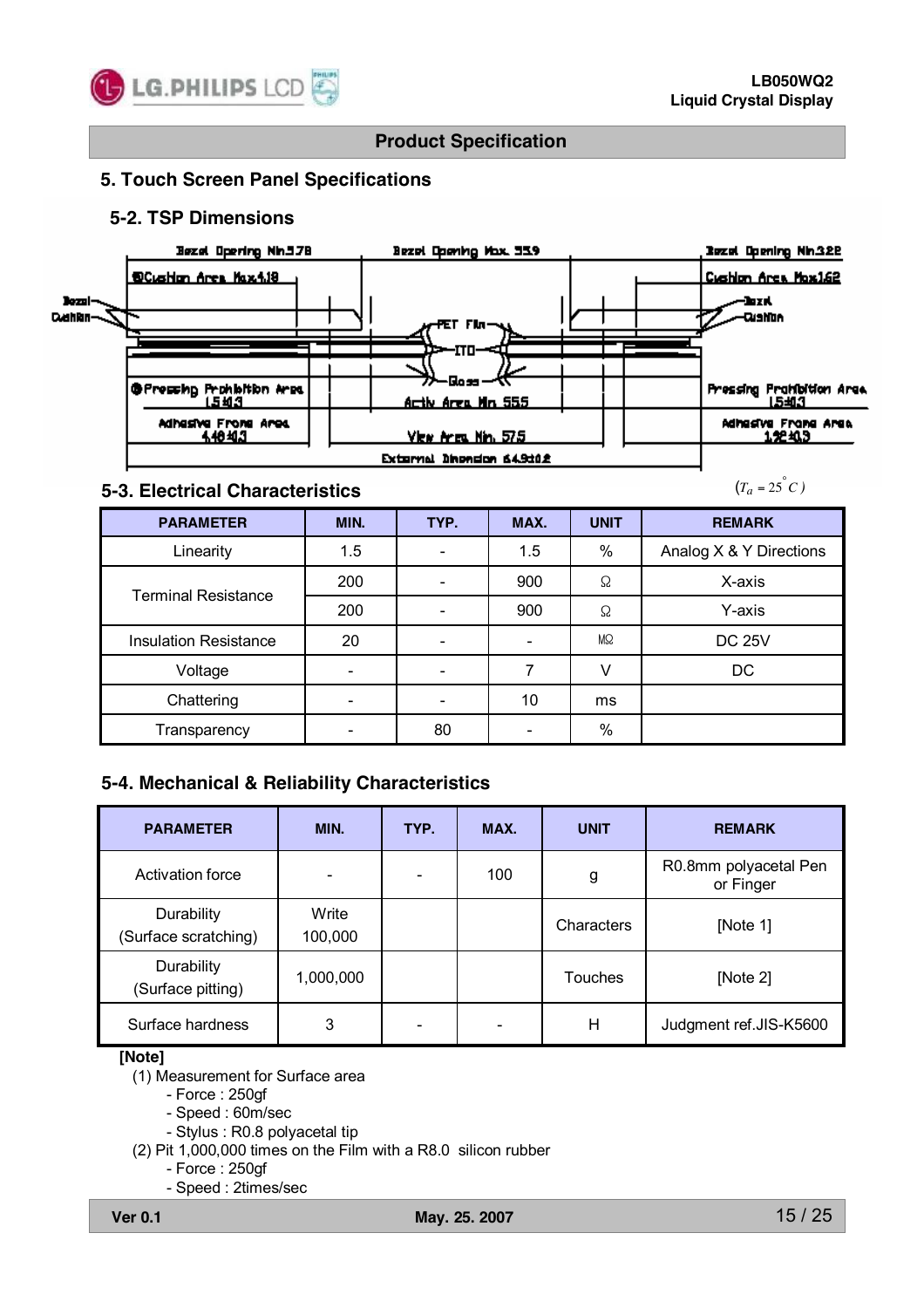

# **6. Optical Characteristics**

# **6-1. TFT LCD Module**

| , |  |  |
|---|--|--|

| <b>PARAMETER</b>               |                     | <b>SYMBOL</b>           | <b>CONDITION</b>       | MIN.                         | TYP.       | MAX.                         | <b>UNIT</b>                  | <b>REMARK</b>              |
|--------------------------------|---------------------|-------------------------|------------------------|------------------------------|------------|------------------------------|------------------------------|----------------------------|
| Luminance                      |                     | Y                       | $I_{BL}$ =20mA         |                              | 400        |                              | cd/m <sup>2</sup>            | With TSP                   |
| <b>Contrast Ratio</b>          |                     | CR                      | Optimal                | 200                          | 400        | $\overline{\phantom{0}}$     | $\overline{\phantom{0}}$     | $[Note6-2]$                |
|                                | Hor.                | $\boldsymbol{\theta}_L$ |                        |                              | 65         | $\qquad \qquad \blacksquare$ |                              |                            |
| <b>Viewing</b>                 |                     | $\theta_R$              | CR > 10                |                              | 65         | $\qquad \qquad \blacksquare$ | Degrees                      | $[Note6-2]$<br>$[Note6-3]$ |
| Angle                          | Ver.                | $\theta$ <sub>U</sub>   |                        | $\qquad \qquad \blacksquare$ | 50         | $\overline{\phantom{0}}$     |                              | PR-880                     |
|                                |                     | $\theta_{D}$            |                        |                              | 60         | $\overline{\phantom{0}}$     |                              |                            |
| <b>Rising</b><br>Response      |                     | $T_r + T_f$             | $\theta = 0^{\degree}$ |                              | 25         | 35                           | msec                         | $[Note6-4]$                |
| <b>Time</b><br><b>Falling</b>  |                     |                         |                        |                              |            |                              |                              | PR-880                     |
|                                |                     | Wx                      | Center                 | <b>TBD</b>                   | <b>TBD</b> | <b>TBD</b>                   |                              |                            |
|                                |                     | Wy                      | Center                 | <b>TBD</b>                   | <b>TBD</b> | <b>TBD</b>                   |                              |                            |
|                                |                     | <b>Rx</b>               | Center                 | <b>TBD</b>                   | <b>TBD</b> | <b>TBD</b>                   |                              |                            |
| <b>White Color</b>             |                     | Ry                      | Center                 | <b>TBD</b>                   | <b>TBD</b> | <b>TBD</b>                   |                              | $[Note6-1]$                |
|                                | <b>Chromaticity</b> |                         | Center                 | <b>TBD</b>                   | <b>TBD</b> | <b>TBD</b>                   |                              | PR-650                     |
|                                |                     |                         | Center                 | <b>TBD</b>                   | <b>TBD</b> | TBD                          |                              |                            |
|                                |                     |                         | Center                 | <b>TBD</b>                   | <b>TBD</b> | <b>TBD</b>                   |                              |                            |
|                                |                     |                         | Center                 | <b>TBD</b>                   | <b>TBD</b> | <b>TBD</b>                   |                              |                            |
| Luminance<br><b>Uniformity</b> |                     | U                       | $I_{BL}$ = 20 mA       | $\overline{\phantom{a}}$     | 1.30       | 1.40                         | $\qquad \qquad \blacksquare$ | [Note6-5]                  |

Measurement condition : Refer to the below "Test Equipment Set Up" and next page.

# **[Test Equipment Set Up]**



Measuring Condition ;

-Measuring surroundings : Dark Room

-Measuring temperature : T<sub>a</sub>=25℃

-Adjust operating voltage to get optimum contrast at the center of the display.

-Measured value at the center point of LCD panel after more than 30 minutes while backlight turning on.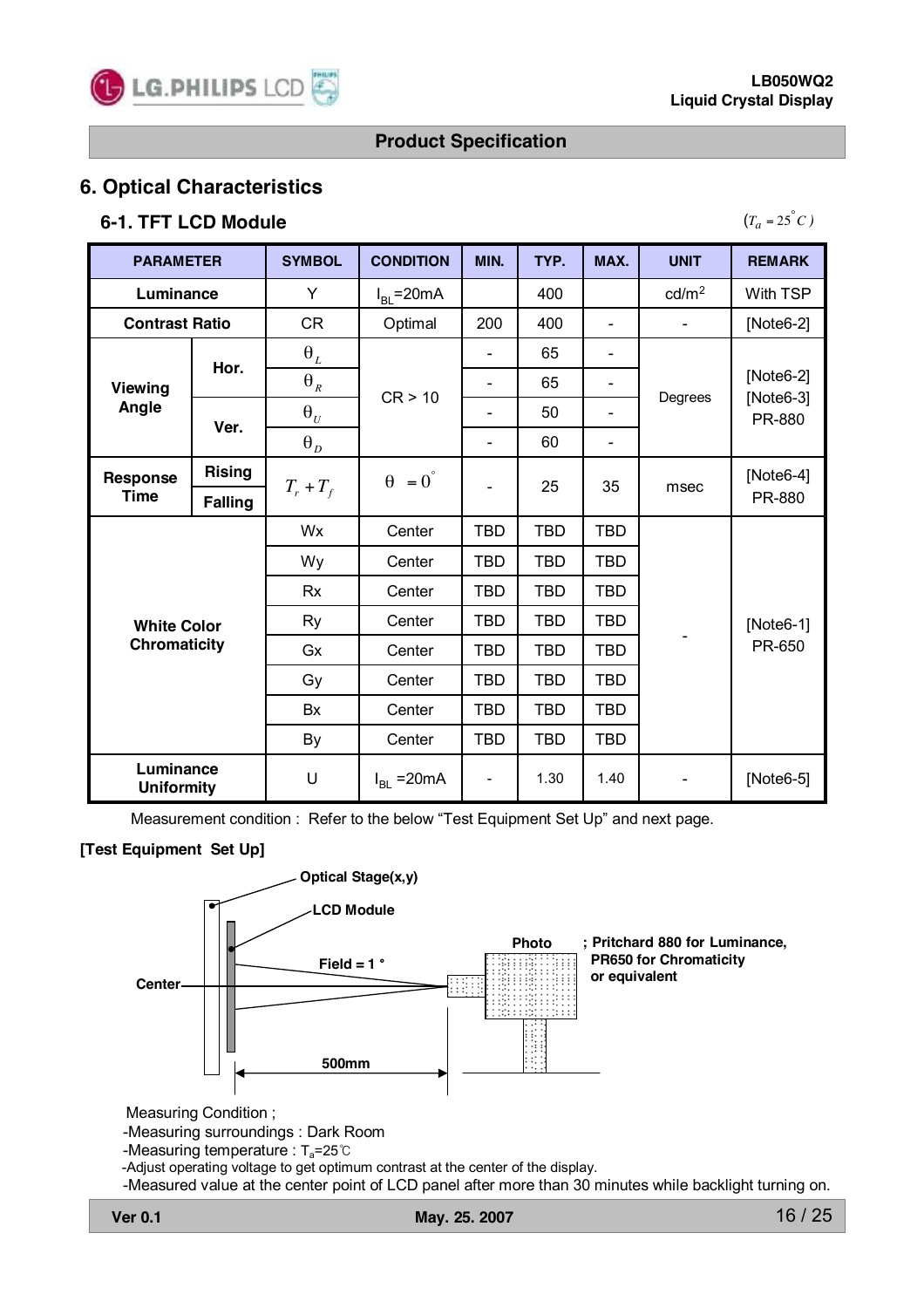

#### **[Note 6-1]**

Measured on the center area of the panel by PHOTO RESEARCH photometer PR-880&PR650 or Equivalent

### **[Note 6-2]**

Contrast ratio is defined as follows ;

Contrast Ratio(CR) =

Photo detector output with LCD being "white"

Photo detector output with LCD being "black"

### **[Note 6-3]**

Viewing angle range is defined as follows [PR-880];

<Dimension of viewing angle range>  $\overrightarrow{z}$   $\vee$  vd xr φ  $\theta = 0$   $\degree$  $\phi = 90^\circ$  yu z  $(12:00)$ θ  $\Phi = 0$  $\phi = 180^\circ$  (3:00) (9:00) xl  $\Phi = 180^\circ$  $φ = 270$ (6:00) TFT LCD MODULE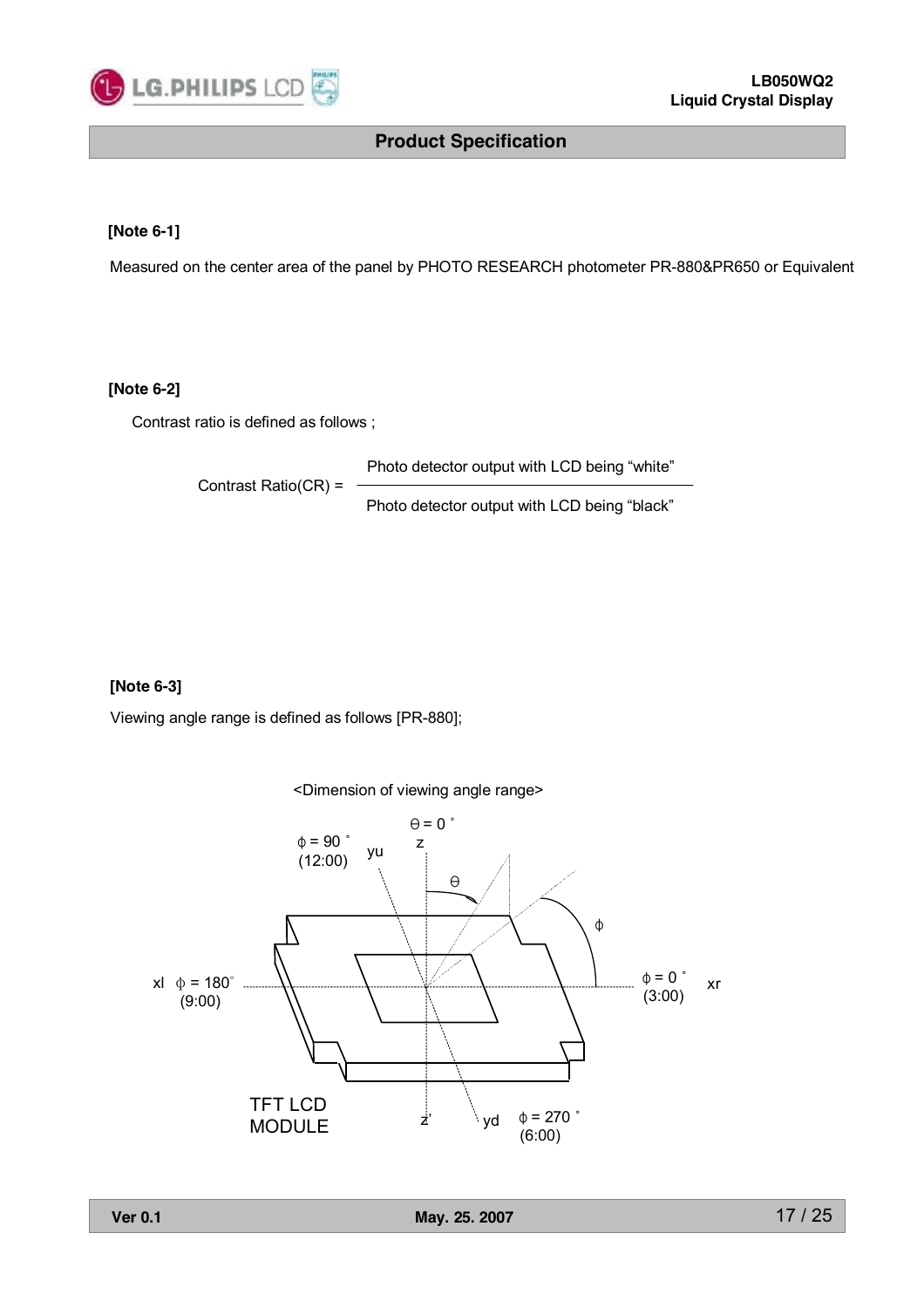

#### **[Note 6-4]**

Response time is obtained by measuring the transition time of photo detector output, when input signals are applied so as to make the area "black" to and from "white".



#### **[Note 6-5]**

Luminance Uniformity= Maximum of 9points (①~⑨) / Minimum of 9points (①~⑨) Luminance Uniformity(%) = Minimum of 9points ( $(\hat{U} \sim \hat{O})$  / Maximum of 9points ( $(\hat{U} \sim \hat{O})$ ) x 100

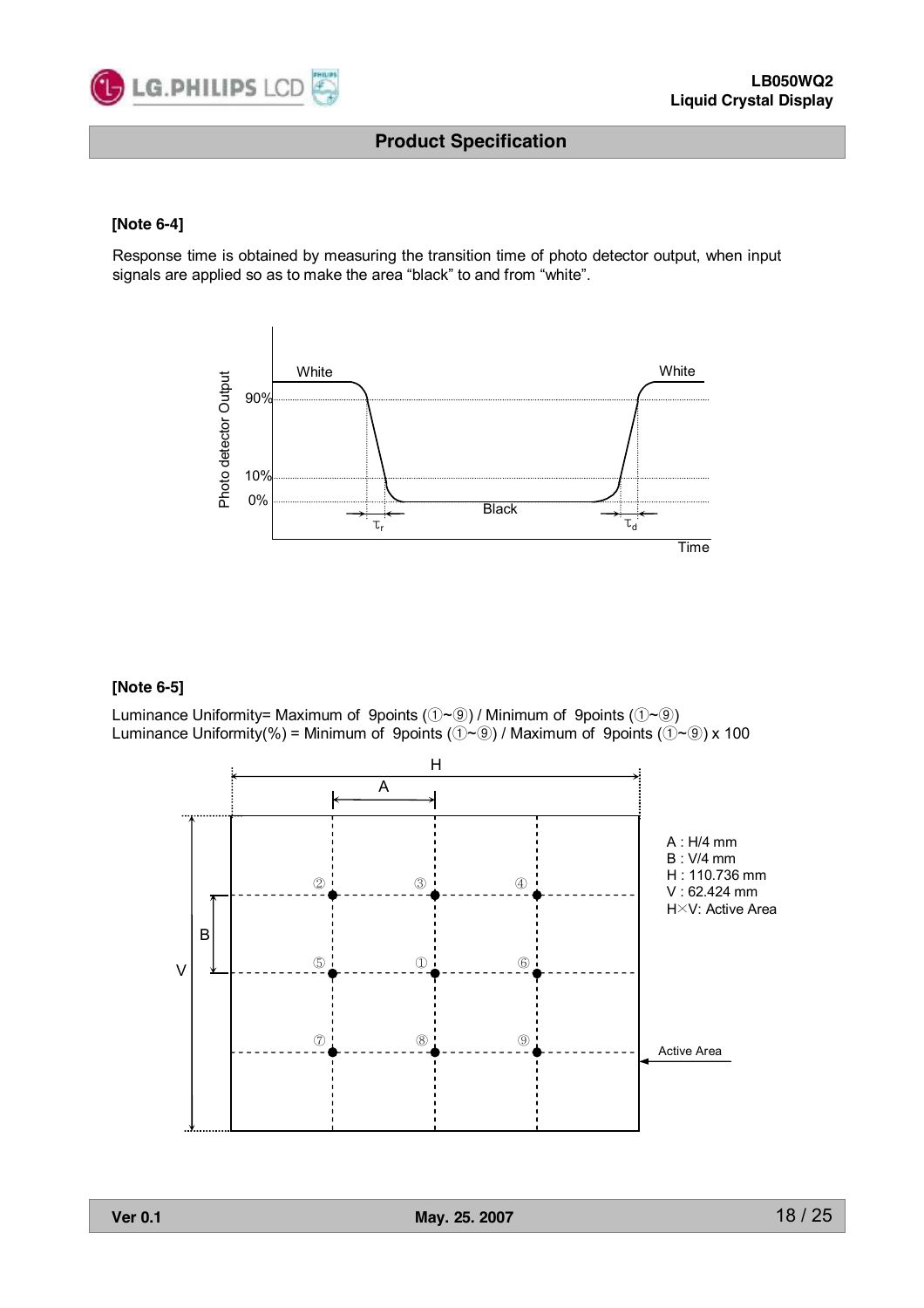

# **7. Mechanical Characteristics**

| <b>Parameter</b>         |            | <b>Specification</b> | <b>Unit</b>              | <b>Notes</b> |
|--------------------------|------------|----------------------|--------------------------|--------------|
|                          | Horizontal | $124(\pm 0.2)$       | mm                       |              |
| Outline Dimension        | Vertical   | $77.2(\pm 0.2)$      | mm                       |              |
|                          | Depth      | $4.3 \pm (0.2)$      | mm                       | With TSP     |
|                          | Horizontal | 110.736              | mm                       |              |
| Active Display Area      | Vertical   | 62.424               | mm                       |              |
| Weight                   |            | 93                   | g                        |              |
| <b>Surface Treatment</b> |            | Anti-Glare Treatment | $\overline{\phantom{a}}$ |              |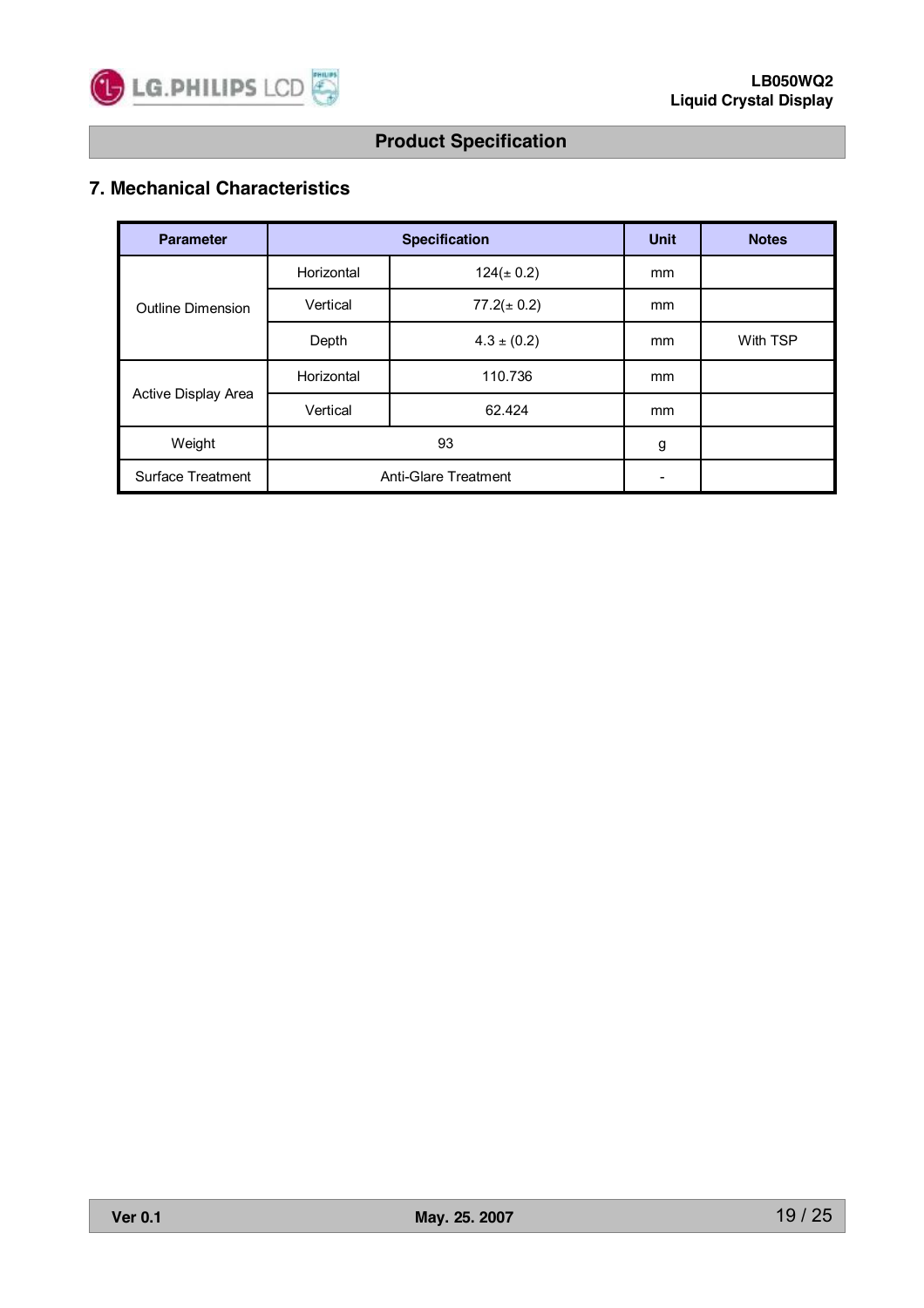

# **8. Color Input Data Reference**

| Colors          | Gray             |                  |                  |                      |                  |                      |                  |                  |                  |                  |                  |                  | Data Signal      |                  |                  |                  |                  |                  |                  |                  |                  |                      |                  |                  |                  |
|-----------------|------------------|------------------|------------------|----------------------|------------------|----------------------|------------------|------------------|------------------|------------------|------------------|------------------|------------------|------------------|------------------|------------------|------------------|------------------|------------------|------------------|------------------|----------------------|------------------|------------------|------------------|
| & Gray<br>Scale | Scale<br>Levels  |                  |                  |                      |                  | <b>RED</b>           |                  |                  |                  |                  |                  |                  | <b>GREEN</b>     |                  |                  |                  |                  |                  | <b>BLUE</b>      |                  |                  |                      |                  |                  |                  |
|                 |                  | R <sub>0</sub>   | R1               | R2                   | R <sub>3</sub>   | R <sub>4</sub>       | R5               | R <sub>6</sub>   | R7               | G <sub>0</sub>   | G1               | G2               | G <sub>3</sub>   | G <sub>4</sub>   | G <sub>5</sub>   | G <sub>6</sub>   | G7               | B <sub>0</sub>   | B1               | B <sub>2</sub>   | B <sub>3</sub>   | <b>B4</b>            | B <sub>5</sub>   | <b>B6</b>        | B7               |
| Black           | $-$              | $\overline{0}$   | $\boldsymbol{0}$ | $\theta$             | $\boldsymbol{0}$ | $\mathbf{0}$         | 0                | $\overline{0}$   | $\overline{0}$   | $\boldsymbol{0}$ | $\mathbf{0}$     | $\overline{0}$   | $\boldsymbol{0}$ | $\boldsymbol{0}$ | $\boldsymbol{0}$ | $\mathbf{0}$     | $\overline{0}$   | $\overline{0}$   | $\theta$         | $\boldsymbol{0}$ | $\boldsymbol{0}$ | $\theta$             | $\boldsymbol{0}$ | $\mathbf{0}$     | $\boldsymbol{0}$ |
| Blue            | --               | $\overline{0}$   | $\boldsymbol{0}$ | $\boldsymbol{0}$     | $\boldsymbol{0}$ | $\mathbf{0}$         | 0                | $\theta$         | $\overline{0}$   | $\mathbf{0}$     | $\mathbf{0}$     | $\overline{0}$   | $\boldsymbol{0}$ | $\boldsymbol{0}$ | $\boldsymbol{0}$ | $\boldsymbol{0}$ | $\mathbf{0}$     | 1                | 1                | 1                | 1                | 1                    | $\mathbf{1}$     | 1                | 1                |
| Green           | $ -$             | $\boldsymbol{0}$ | $\boldsymbol{0}$ | $\boldsymbol{0}$     | $\boldsymbol{0}$ | $\mathbf{0}$         | 0                | $\overline{0}$   | $\boldsymbol{0}$ | 1                | $\mathbf{1}$     | $\mathbf{1}$     | 1                | 1                | $\mathbf{1}$     | 1                | $\mathbf{1}$     | $\boldsymbol{0}$ | $\boldsymbol{0}$ | $\boldsymbol{0}$ | $\boldsymbol{0}$ | $\boldsymbol{0}$     | $\boldsymbol{0}$ | $\boldsymbol{0}$ | $\boldsymbol{0}$ |
| Cyan            | $-$              | $\theta$         | $\overline{0}$   | $\mathbf{0}$         | $\overline{0}$   | $\mathbf{0}$         | $\overline{0}$   | $\overline{0}$   | $\overline{0}$   | $\mathbf{1}$     | $\mathbf{1}$     | 1                | 1                | 1                | 1                | 1                | $\mathbf{1}$     | 1                | $\mathbf{1}$     | 1                | $\mathbf{1}$     | 1                    | $\mathbf{1}$     | 1                | 1                |
| Red             | $ -$             | 1                | $\mathbf{1}$     | 1                    | 1                | 1                    | 1                | 1                | 1                | $\overline{0}$   | $\boldsymbol{0}$ | $\overline{0}$   | $\boldsymbol{0}$ | $\mathbf{0}$     | $\boldsymbol{0}$ | $\boldsymbol{0}$ | $\mathbf{0}$     | $\boldsymbol{0}$ | $\boldsymbol{0}$ | $\overline{0}$   | $\overline{0}$   | $\overline{0}$       | $\overline{0}$   | $\overline{0}$   | $\boldsymbol{0}$ |
| Magenta         | $ -$             | $\mathbf{1}$     | $\mathbf{1}$     | $\mathbf{1}$         | $\mathbf{1}$     | $\mathbf{1}$         | $\mathbf{1}$     | $\,1\,$          | $\mathbf{1}$     | $\boldsymbol{0}$ | $\boldsymbol{0}$ | $\boldsymbol{0}$ | $\boldsymbol{0}$ | $\boldsymbol{0}$ | $\boldsymbol{0}$ | $\boldsymbol{0}$ | $\boldsymbol{0}$ | $\mathbf{1}$     | $\mathbf{1}$     | $\mathbf{1}$     | $\mathbf{1}$     | $\mathbf{1}$         | $\mathbf{1}$     | $\mathbf{1}$     | $\,1$            |
| Yellow          | $ -$             | 1                | $\mathbf{1}$     | 1                    | $\mathbf{1}$     | $\mathbf{1}$         | $\mathbf{1}$     | $\mathbf{1}$     | 1                | $\mathbf{1}$     | $\mathbf{1}$     | $\mathbf{1}$     | $\mathbf{1}$     | $\mathbf{1}$     | $\mathbf{1}$     | $\mathbf{1}$     | $\mathbf{1}$     | $\overline{0}$   | $\boldsymbol{0}$ | $\overline{0}$   | $\overline{0}$   | $\overline{0}$       | $\overline{0}$   | $\overline{0}$   | $\boldsymbol{0}$ |
| White           | $ -$             | 1                | $\mathbf{1}$     | 1                    | $\mathbf{1}$     | 1                    | 1                | $\mathbf{1}$     | 1                | 1                | $\mathbf{1}$     | 1                | $\mathbf{1}$     | $\mathbf{1}$     | 1                | 1                | $\mathbf{1}$     | 1                | $\mathbf{1}$     | $\mathbf{1}$     | 1                | 1                    | $\mathbf{1}$     | 1                | $\mathbf{1}$     |
| Black           | R <sub>0</sub>   | $\overline{0}$   | $\boldsymbol{0}$ | $\boldsymbol{0}$     | $\boldsymbol{0}$ | $\boldsymbol{0}$     | $\boldsymbol{0}$ | $\boldsymbol{0}$ | $\boldsymbol{0}$ | $\boldsymbol{0}$ | $\boldsymbol{0}$ | $\boldsymbol{0}$ | $\boldsymbol{0}$ | $\boldsymbol{0}$ | $\boldsymbol{0}$ | $\boldsymbol{0}$ | $\boldsymbol{0}$ | $\boldsymbol{0}$ | $\boldsymbol{0}$ | $\boldsymbol{0}$ | $\boldsymbol{0}$ | $\boldsymbol{0}$     | $\boldsymbol{0}$ | $\boldsymbol{0}$ | $\boldsymbol{0}$ |
|                 | R1               | 1                | $\boldsymbol{0}$ | $\overline{0}$       | $\overline{0}$   | $\boldsymbol{0}$     | $\overline{0}$   | $\overline{0}$   | $\overline{0}$   | $\overline{0}$   | $\boldsymbol{0}$ | $\overline{0}$   | $\overline{0}$   | $\overline{0}$   | $\overline{0}$   | $\overline{0}$   | $\overline{0}$   | $\overline{0}$   | $\overline{0}$   | $\overline{0}$   | $\overline{0}$   | $\overline{0}$       | $\boldsymbol{0}$ | $\overline{0}$   | $\boldsymbol{0}$ |
| Darker          | R2               | $\overline{0}$   | $\mathbf{1}$     | $\mathbf{0}$         | $\overline{0}$   | $\overline{0}$       | $\overline{0}$   | $\overline{0}$   | $\overline{0}$   | $\overline{0}$   | $\boldsymbol{0}$ | $\boldsymbol{0}$ | $\mathbf{0}$     | $\mathbf{0}$     | $\overline{0}$   | $\overline{0}$   | $\overline{0}$   | $\boldsymbol{0}$ | $\overline{0}$   | $\overline{0}$   | $\overline{0}$   | $\overline{0}$       | $\boldsymbol{0}$ | $\overline{0}$   | $\boldsymbol{0}$ |
|                 |                  | $\ddot{\cdot}$   | $\colon$         | $\ddot{\cdot}$       | $\ddot{\cdot}$   | $\ddot{\cdot}$       |                  | $\colon$         | $\ddot{\cdot}$   | $\vdots$         | $\vdots$         | $\ddot{\cdot}$   | $\ddot{\cdot}$   | $\ddot{\cdot}$   | $\vdots$         | $\ddot{\cdot}$   | $\ddot{\cdot}$   | $\ddot{\cdot}$   | $\ddot{\cdot}$   | :                | $\ddot{\cdot}$   | $\ddot{\cdot}$       | $\colon$         | $\ddot{\cdot}$   | $\vdots$         |
|                 |                  | $\ddot{\cdot}$   | $\vdots$         | $\ddot{\cdot}$       | $\ddot{\cdot}$   | $\ddot{\cdot}$       |                  | $\vdots$         | $\ddot{\cdot}$   | $\vdots$         | $\vdots$         | $\ddot{\cdot}$   | $\ddot{\cdot}$   | $\vdots$         | $\ddot{\cdot}$   | $\ddot{\cdot}$   | $\ddot{\cdot}$   | $\ddot{\cdot}$   | $\ddot{\cdot}$   | $\vdots$         | $\ddot{\cdot}$   | $\ddot{\cdot}$       | $\vdots$         | $\ddot{\cdot}$   | $\frac{1}{2}$    |
| Brighter        | R <sub>253</sub> | 1                | $\overline{0}$   | 1                    | 1                | 1                    | 1                | $\mathbf{1}$     | 1                | $\overline{0}$   | $\mathbf{0}$     | 0                | $\mathbf{0}$     | $\boldsymbol{0}$ | $\overline{0}$   | $\overline{0}$   | $\mathbf{0}$     | $\boldsymbol{0}$ | $\mathbf{0}$     | $\overline{0}$   | $\overline{0}$   | $\mathbf{0}$         | $\overline{0}$   | $\overline{0}$   | $\boldsymbol{0}$ |
|                 | R254             | $\overline{0}$   | $\mathbf{1}$     | 1                    | $\mathbf{1}$     | 1                    | 1                | $\mathbf{1}$     | 1                | $\overline{0}$   | $\boldsymbol{0}$ | 0                | $\overline{0}$   | $\boldsymbol{0}$ | $\boldsymbol{0}$ | $\overline{0}$   | $\boldsymbol{0}$ | $\boldsymbol{0}$ | $\boldsymbol{0}$ | $\boldsymbol{0}$ | $\overline{0}$   | $\overline{0}$       | $\boldsymbol{0}$ | $\overline{0}$   | $\boldsymbol{0}$ |
| Red             | R <sub>255</sub> | 1                | $\mathbf{1}$     | $\mathbf{1}$         | 1                | 1                    | 1                | $\mathbf{1}$     | 1                | $\theta$         | $\boldsymbol{0}$ | $\theta$         | $\boldsymbol{0}$ | $\boldsymbol{0}$ | $\boldsymbol{0}$ | $\boldsymbol{0}$ | $\boldsymbol{0}$ | $\boldsymbol{0}$ | $\boldsymbol{0}$ | $\boldsymbol{0}$ | $\theta$         | $\theta$             | $\boldsymbol{0}$ | $\theta$         | $\boldsymbol{0}$ |
| Black           | G <sub>0</sub>   | $\overline{0}$   | $\boldsymbol{0}$ | 0                    | $\overline{0}$   | $\mathbf{0}$         | $\overline{0}$   | $\theta$         | 0                | $\overline{0}$   | $\mathbf{0}$     | $\overline{0}$   | $\boldsymbol{0}$ | $\mathbf{0}$     | 0                | $\overline{0}$   | $\mathbf{0}$     | $\overline{0}$   | $\boldsymbol{0}$ | $\overline{0}$   | $\overline{0}$   | $\overline{0}$       | $\boldsymbol{0}$ | 0                | $\boldsymbol{0}$ |
|                 | G <sub>1</sub>   | $\overline{0}$   | $\boldsymbol{0}$ | $\boldsymbol{0}$     | $\overline{0}$   | $\mathbf{0}$         | $\overline{0}$   | $\theta$         | 0                | 1                | $\boldsymbol{0}$ | $\boldsymbol{0}$ | $\boldsymbol{0}$ | $\mathbf{0}$     | $\overline{0}$   | $\boldsymbol{0}$ | $\mathbf{0}$     | $\boldsymbol{0}$ | $\boldsymbol{0}$ | $\boldsymbol{0}$ | $\overline{0}$   | $\mathbf{0}$         | $\boldsymbol{0}$ | $\overline{0}$   | $\boldsymbol{0}$ |
| Darker          | G2               | $\boldsymbol{0}$ | $\boldsymbol{0}$ | $\boldsymbol{0}$     | $\boldsymbol{0}$ | $\boldsymbol{0}$     | 0                | $\boldsymbol{0}$ | $\boldsymbol{0}$ | $\boldsymbol{0}$ | $\mathbf{1}$     | $\boldsymbol{0}$ | $\boldsymbol{0}$ | $\boldsymbol{0}$ | $\boldsymbol{0}$ | $\boldsymbol{0}$ | $\boldsymbol{0}$ | $\boldsymbol{0}$ | $\boldsymbol{0}$ | $\boldsymbol{0}$ | $\boldsymbol{0}$ | $\boldsymbol{0}$     | $\boldsymbol{0}$ | $\boldsymbol{0}$ | $\boldsymbol{0}$ |
|                 |                  | $\cdot$          | $\ddot{\cdot}$   | $\ddot{\phantom{0}}$ | $\ddot{\cdot}$   | $\ddot{\phantom{0}}$ |                  | $\ddot{\cdot}$   | $\bullet$        | $\cdot$          | $\vdots$         | $\cdot$          | $\cdot$          | $\cdot$          | $\cdot$          | $\bullet$        | $\ddot{\cdot}$   |                  | $\cdot$          | $\ddot{\cdot}$   | $\cdot$          |                      | $\ddot{\cdot}$   | $\bullet$        | $\ddot{\cdot}$   |
|                 |                  | ÷                | $\ddot{\cdot}$   | $\ddot{\cdot}$       | $\ddot{\cdot}$   | ÷                    | $\ddot{\cdot}$   | $\ddot{\cdot}$   | $\ddot{\cdot}$   | $\ddot{\cdot}$   | $\ddot{\cdot}$   | $\ddot{\cdot}$   | $\ddot{\cdot}$   | $\vdots$         | $\ddot{\cdot}$   | $\ddot{\cdot}$   | $\ddot{\cdot}$   | ÷                | $\colon$         | $\ddot{\cdot}$   | $\ddot{\cdot}$   | ÷                    | $\ddot{\cdot}$   | $\ddot{\cdot}$   | $\ddot{\cdot}$   |
| Brighter        | G253             | $\boldsymbol{0}$ | $\boldsymbol{0}$ | $\boldsymbol{0}$     | $\boldsymbol{0}$ | $\boldsymbol{0}$     | $\boldsymbol{0}$ | $\boldsymbol{0}$ | $\boldsymbol{0}$ | $\mathbf{1}$     | $\boldsymbol{0}$ | $\mathbf{1}$     | $\mathbf{1}$     | $\mathbf{1}$     | 1                | $\mathbf{1}$     | $\mathbf{1}$     | $\boldsymbol{0}$ | $\boldsymbol{0}$ | $\boldsymbol{0}$ | $\boldsymbol{0}$ | $\boldsymbol{0}$     | $\boldsymbol{0}$ | $\boldsymbol{0}$ | $\boldsymbol{0}$ |
|                 | G254             | $\overline{0}$   | $\overline{0}$   | $\theta$             | $\boldsymbol{0}$ | $\overline{0}$       | $\overline{0}$   | $\overline{0}$   | $\overline{0}$   | $\overline{0}$   | 1                | 1                | 1                | 1                | 1                | 1                | 1                | $\overline{0}$   | $\mathbf{0}$     | $\overline{0}$   | $\overline{0}$   | $\overline{0}$       | $\overline{0}$   | $\theta$         | $\boldsymbol{0}$ |
| Green           | G255             | $\overline{0}$   | $\overline{0}$   | $\theta$             | $\overline{0}$   | $\overline{0}$       | $\overline{0}$   | $\theta$         | $\overline{0}$   | 1                | 1                | 1                | 1                | 1                | 1                | 1                | 1                | $\overline{0}$   | $\mathbf{0}$     | $\overline{0}$   | $\overline{0}$   | $\overline{0}$       | $\mathbf{0}$     | $\overline{0}$   | $\boldsymbol{0}$ |
| Black           | B <sub>0</sub>   | $\boldsymbol{0}$ | $\boldsymbol{0}$ | $\boldsymbol{0}$     | $\boldsymbol{0}$ | $\boldsymbol{0}$     | $\boldsymbol{0}$ | $\boldsymbol{0}$ | $\boldsymbol{0}$ | $\mathbf{0}$     | $\boldsymbol{0}$ | $\boldsymbol{0}$ | $\boldsymbol{0}$ | $\boldsymbol{0}$ | $\boldsymbol{0}$ | $\boldsymbol{0}$ | $\boldsymbol{0}$ | $\boldsymbol{0}$ | $\boldsymbol{0}$ | $\boldsymbol{0}$ | $\boldsymbol{0}$ | $\mathbf{0}$         | $\boldsymbol{0}$ | $\boldsymbol{0}$ | $\boldsymbol{0}$ |
|                 | B1               | $\overline{0}$   | $\overline{0}$   | $\mathbf{0}$         | $\overline{0}$   | $\overline{0}$       | $\overline{0}$   | $\overline{0}$   | $\overline{0}$   | $\overline{0}$   | $\overline{0}$   | $\overline{0}$   | $\overline{0}$   | $\overline{0}$   | $\overline{0}$   | $\mathbf{0}$     | $\overline{0}$   | $\mathbf{1}$     | $\overline{0}$   | $\overline{0}$   | $\overline{0}$   | $\overline{0}$       | $\overline{0}$   | $\overline{0}$   | $\overline{0}$   |
| Darker          | B2               | $\overline{0}$   | $\boldsymbol{0}$ | $\mathbf{0}$         | $\overline{0}$   | $\overline{0}$       | $\overline{0}$   | $\overline{0}$   | $\overline{0}$   | $\overline{0}$   | $\overline{0}$   | $\overline{0}$   | $\mathbf{0}$     | $\overline{0}$   | $\overline{0}$   | $\theta$         | $\overline{0}$   | $\overline{0}$   | 1                | $\overline{0}$   | $\overline{0}$   | $\overline{0}$       | $\overline{0}$   | $\overline{0}$   | $\boldsymbol{0}$ |
|                 |                  | $\ddot{\cdot}$   | $\ddot{\cdot}$   | $\ddot{\cdot}$       | $\ddot{\cdot}$   | $\ddot{\cdot}$       |                  | $\ddot{\cdot}$   | $\ddot{\cdot}$   | $\ddot{\cdot}$   | ÷                | $\ddot{\cdot}$   | $\ddot{\cdot}$   | $\ddot{\cdot}$   | $\ddot{\cdot}$   | $\ddot{\cdot}$   | $\ddot{\cdot}$   | $\ddot{\cdot}$   | $\ddot{\cdot}$   | $\ddot{\cdot}$   | $\ddot{\cdot}$   |                      | $\ddot{\cdot}$   | $\ddot{\cdot}$   | $\ddot{\cdot}$   |
|                 |                  | $\cdot$          | $\ddot{\cdot}$   | $\ddot{\cdot}$       | $\ddot{\cdot}$   | ÷                    |                  | $\ddot{\cdot}$   | $\cdot$          | $\ddot{\cdot}$   | $\ddot{\cdot}$   | $\ddot{\cdot}$   | $\ddot{\cdot}$   | :                | $\ddot{\cdot}$   | $\ddot{\cdot}$   | $\ddot{\cdot}$   | ÷                |                  | $\ddot{\cdot}$   | $\ddot{\cdot}$   | $\ddot{\phantom{0}}$ | $\vdots$         | $\ddot{\cdot}$   | $\ddot{\cdot}$   |
| Brighter        | <b>B253</b>      | $\overline{0}$   | $\boldsymbol{0}$ | $\boldsymbol{0}$     | $\overline{0}$   | $\mathbf{0}$         | $\overline{0}$   | $\boldsymbol{0}$ | $\overline{0}$   | $\boldsymbol{0}$ | $\mathbf{0}$     | 0                | $\boldsymbol{0}$ | $\boldsymbol{0}$ | $\boldsymbol{0}$ | $\overline{0}$   | $\mathbf{0}$     | $\mathbf{1}$     | $\mathbf{0}$     | 1                | 1                | 1                    | $\mathbf{1}$     | 1                | 1                |
|                 | B <sub>254</sub> | $\boldsymbol{0}$ | $\boldsymbol{0}$ | $\boldsymbol{0}$     | $\boldsymbol{0}$ | $\boldsymbol{0}$     | 0                | $\boldsymbol{0}$ | $\boldsymbol{0}$ | $\boldsymbol{0}$ | $\boldsymbol{0}$ | $\boldsymbol{0}$ | $\boldsymbol{0}$ | $\boldsymbol{0}$ | $\boldsymbol{0}$ | $\boldsymbol{0}$ | $\boldsymbol{0}$ | $\boldsymbol{0}$ | 1                | 1                | 1                | 1                    | $\mathbf{1}$     | 1                | $\mathbf{1}$     |
| Blue            | <b>B255</b>      | $\theta$         | $\theta$         | $\theta$             | $\theta$         | $\theta$             | $\theta$         | $\theta$         | $\theta$         | $\theta$         | $\theta$         | $\theta$         | $\theta$         | $\theta$         | $\theta$         | $\theta$         | $\theta$         | 1                | $\mathbf{1}$     | 1                | 1                | 1                    | 1                | 1                | 1                |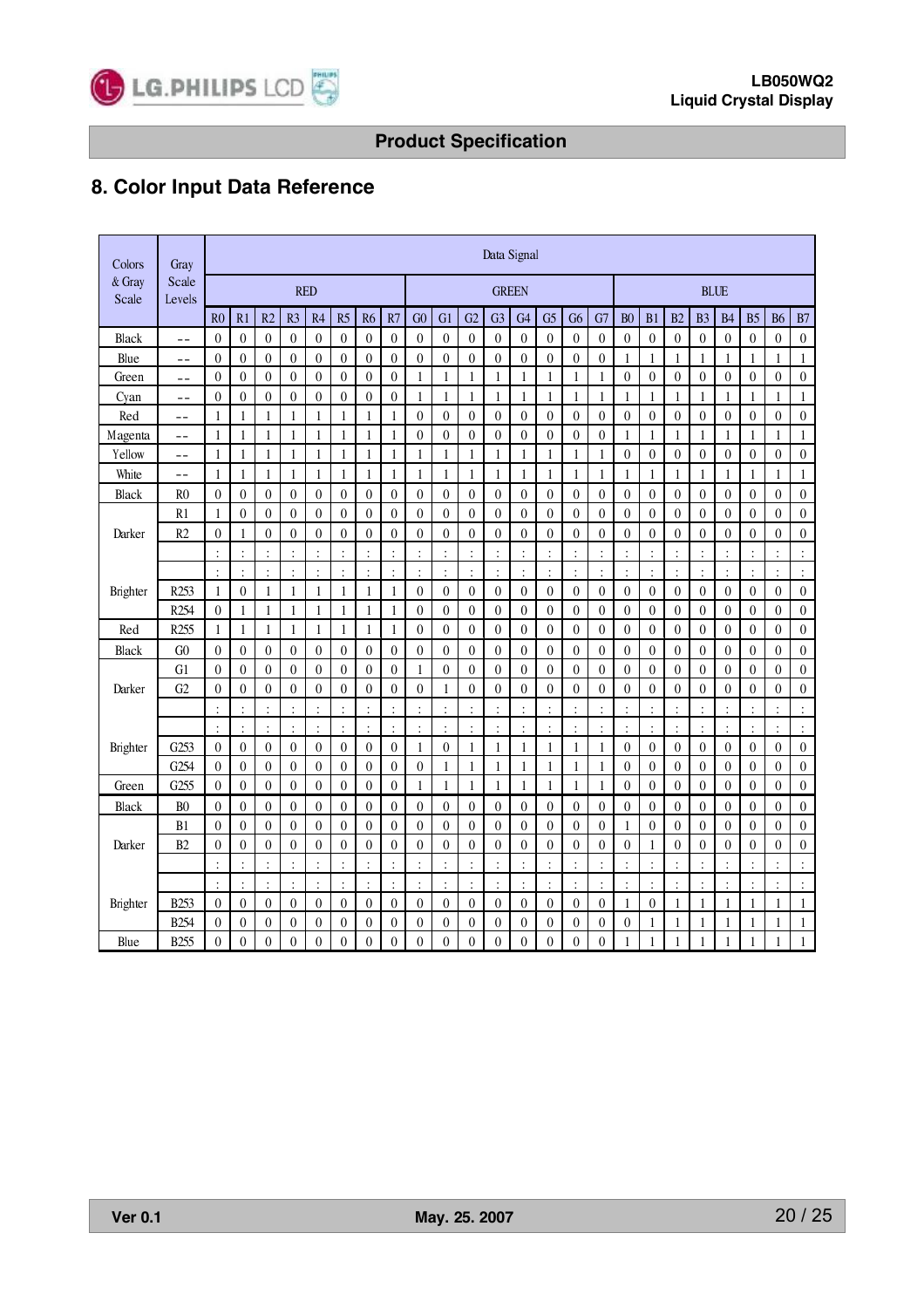

# **9. Reliability Test**

# **9-1. TFT LCD Module**

| <b>NO</b>      | <b>TEST ITEMS</b>                                           | <b>CONDITION</b>                                                                                                     | <b>REMARK</b> |
|----------------|-------------------------------------------------------------|----------------------------------------------------------------------------------------------------------------------|---------------|
| 1              | High Temperature Storage Test                               | Ta = 80℃ 240h                                                                                                        |               |
| 2              | Low Temperature Storage Test                                | Ta = -30℃ 240h                                                                                                       |               |
| 3              | <b>High Temperature Operation Test</b>                      | $Ta = 70^{\circ}C$ 240h                                                                                              |               |
| $\overline{4}$ | Low Temperature Operation Test                              | $Ta = -20^{\circ}C$ 240h                                                                                             |               |
| 5              | High Temperature and High<br><b>Humidity Operation Test</b> | Ta = 60℃ 90%RH 240h                                                                                                  |               |
| 6              | Shock Test (operating)                                      | Half Sine wave: 180G 2ms $\pm X$ , $\pm Y$ , $\pm Z$<br>Total<br>6 face. Test Drop:each direction 1 Drop             |               |
| $\overline{7}$ | Vibration Test (operating)                                  | Random 10Hz, 0.0035G $^{\prime\prime}$ Hz $\leftrightarrow$ 300Hz,<br>0.0035G <sup>N</sup> Hz X/Y/Z 30min Total 1.0G |               |
| 8              | <b>Thermal Shock Test</b>                                   | $-30$ °C (0.5h) ~ 80 °C (0.5h) / 100 cycles                                                                          |               |

#### **[Note]**

 $T_a$ = Ambient Temperature

In the standard condition, there shall be no practical problems that may affect the display function.

#### **Result Evaluation Criteria**

TFT-LCD panel should be at room temperature for 24 hours when the display quality test is over. There should be no particular change which might affect the practical display function.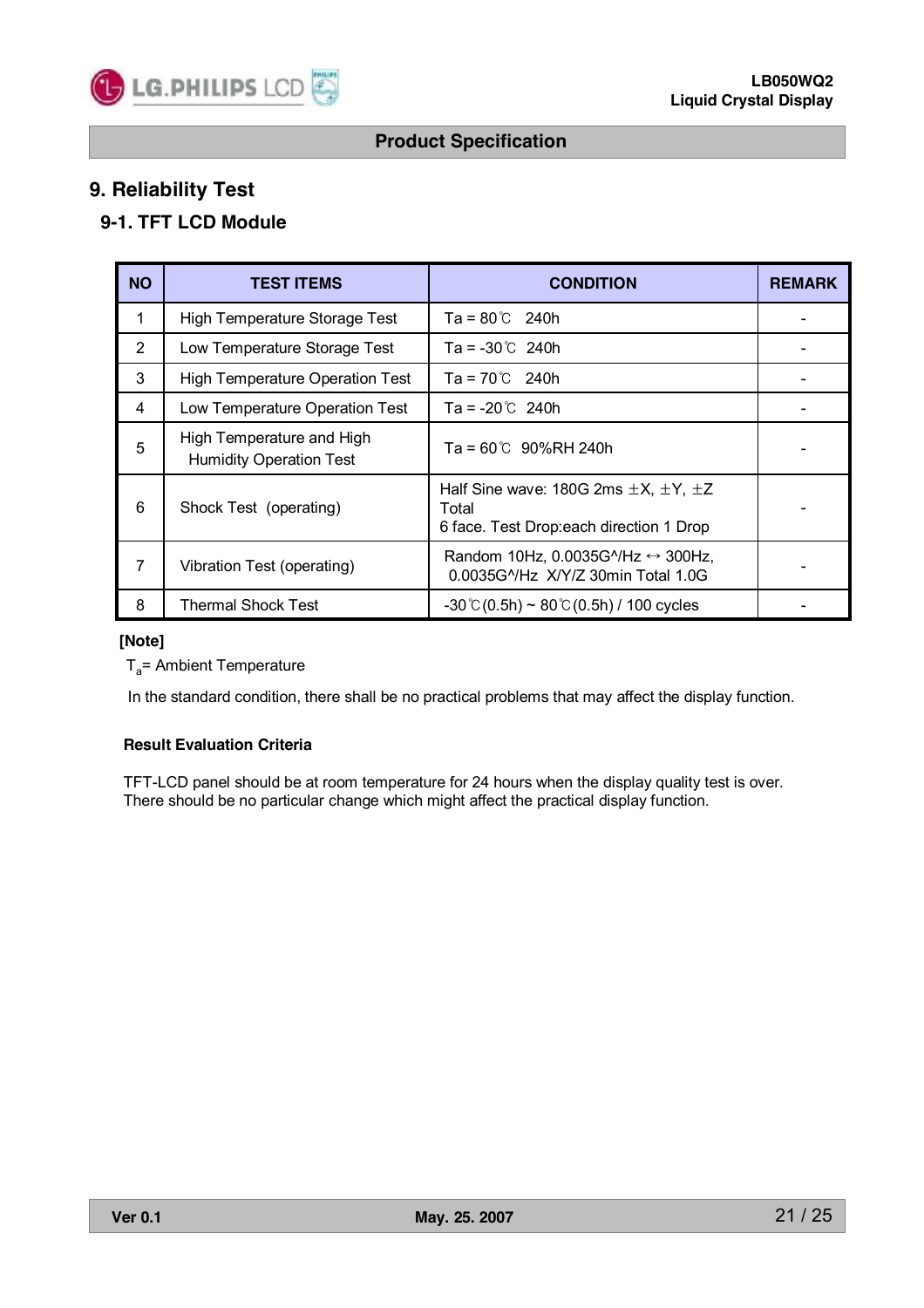

# **10. Outline Dimension**

## **10-1. Front View**



### **10-2. Rear View**

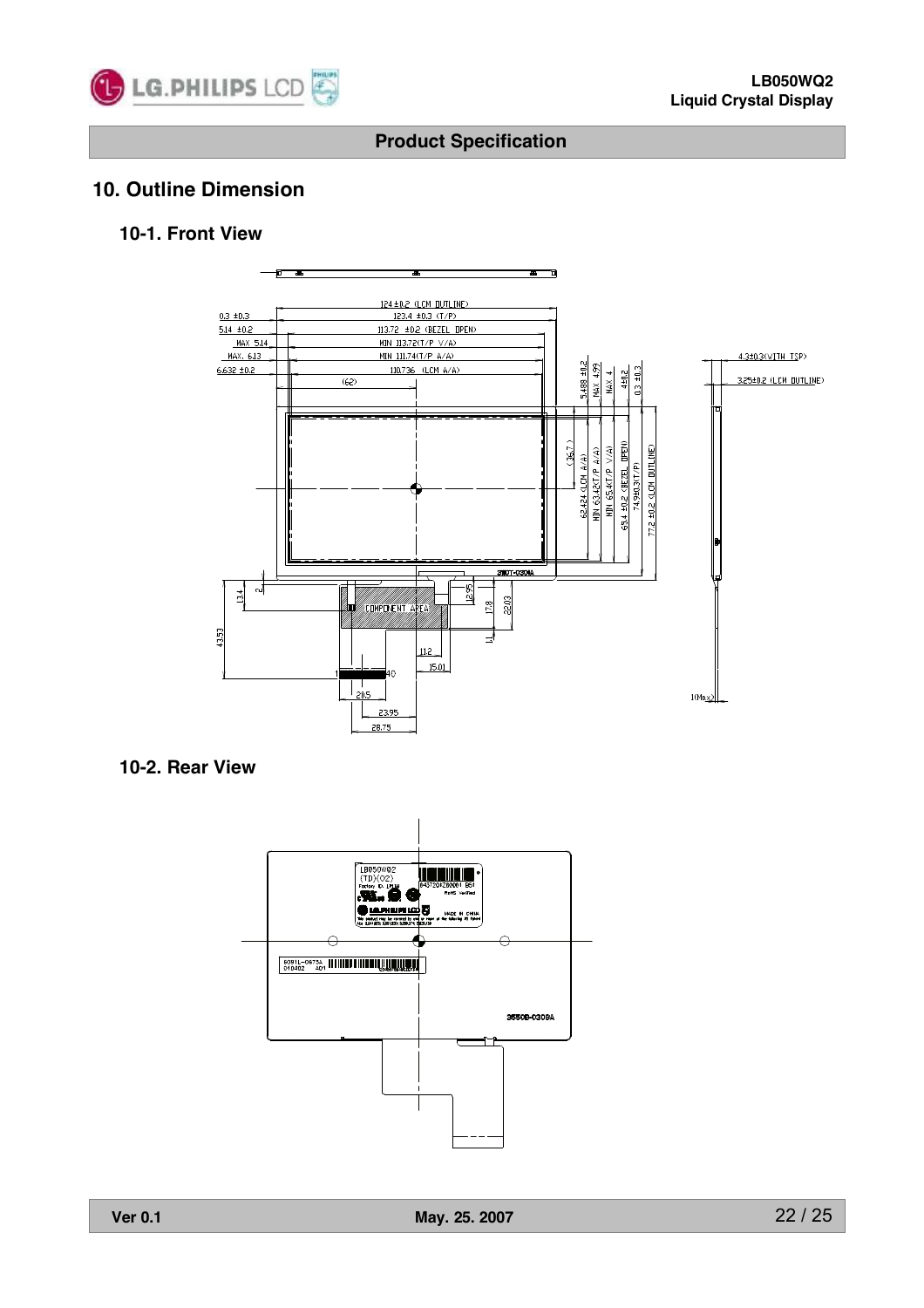

# **11. Packing**

## **11-1. Designation of Lot Mark**

a) Lot Mark



A,B,C : SIZE(INCH) D : YEAR

E : MONTH F ~ M : SERIAL NO.

Note

1. YEAR

| Year | 2001 | 2002 | 2003 | 2004 | 2005 | 2006 | 2007 | 2008 | 2009 | 2010 |
|------|------|------|------|------|------|------|------|------|------|------|
| Mark |      |      |      |      |      |      |      |      |      |      |

2. MONTH

| Month | Jan | Feb | Mar | Apr | May | Jun | Jul | Aug | Sep | Oct | Nov | Dec |
|-------|-----|-----|-----|-----|-----|-----|-----|-----|-----|-----|-----|-----|
| Mark  |     |     |     |     |     |     |     |     |     |     | ∽   |     |

b) Location of Lot Mark

Serial NO. is printed on the label. The label is attached to the front side of assembly. This is subject to change without prior notice.

### **11-2. Packing Form**

a) Package quantity in one box :96 pcs

b) Box Size : 475X348X175 (mm)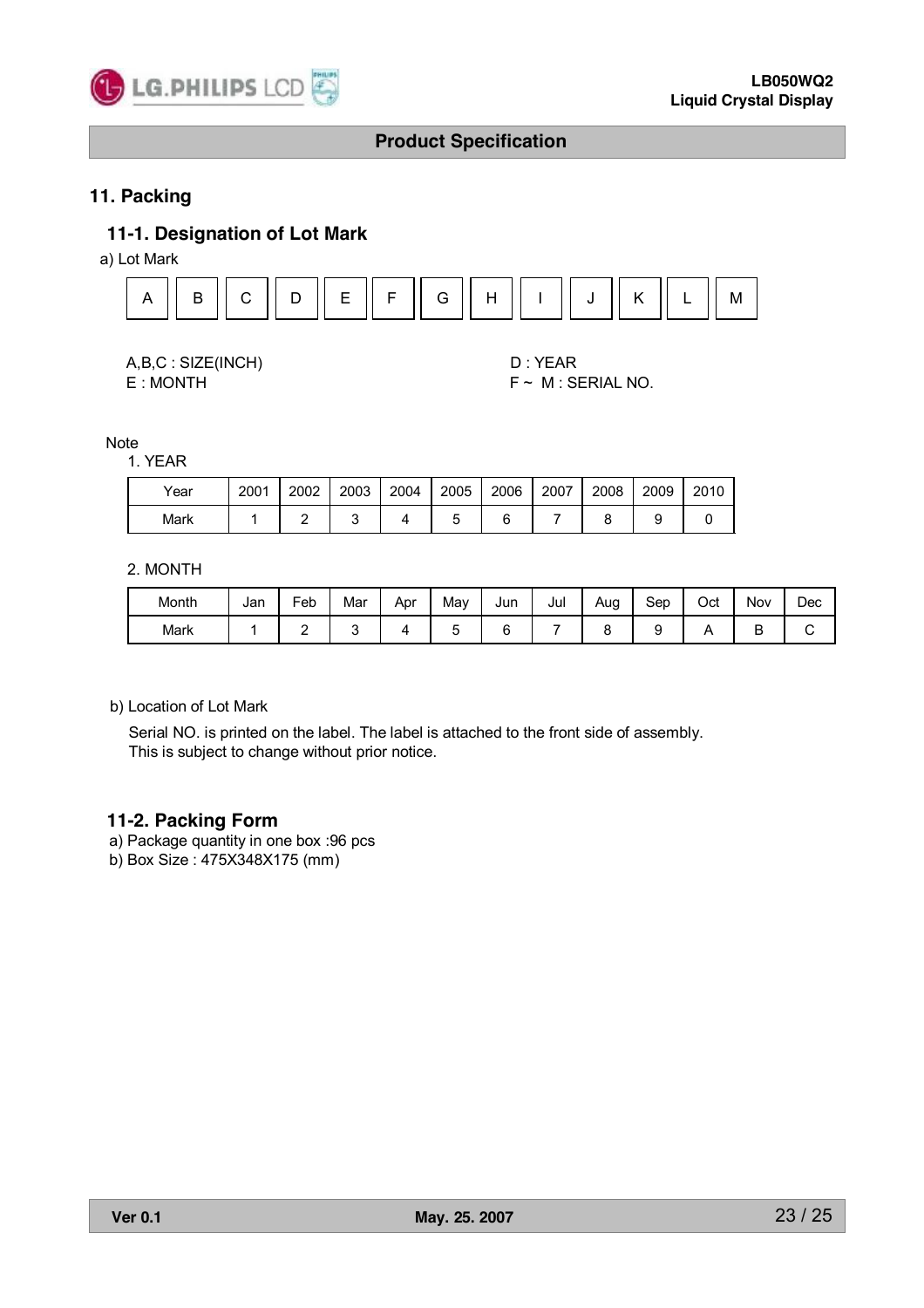

### **12. Precautions**

Please pay attention to the following when you use this TFT LCD module.

# **12-1. Mounting Precautions**

(1) You should consider the mounting structure so that uneven force(ex. Twisted stress) is not applied to the module.

And the case on which a module is mounted should have sufficient strength so that external force is not transmitted directly to the module.

- (2) Please attach a transparent protective plate to the surface in order to protect the polarizer. Transparent protective plate should have sufficient strength in order to the resist external force.
- (3) You should adopt radiation structure to satisfy the temperature specification.
- (4) Acetic acid type and chlorine type materials for the cover case are not desirable because the former generates corrosive gas of attacking the polarizer at high temperature and the latter causes circuit break by electro-chemical reaction.
- (5) Do not touch, push or rub the exposed polarizers with glass, tweezers or anything harder than HB pencil lead. And please do not rub with dust clothes with chemical treatment. Do not touch the surface of polarizer for bare hand or greasy cloth.(Some cosmetics deteriorate the polarizer.)
- (6) When the surface becomes dusty, please wipe gently with absorbent cotton or other soft materials like chamois soaks with petroleum benzine. Normal-hexane is recommended for cleaning the adhesives used to attach front / rear polarizers. Do not use acetone, toluene and alcohol because they cause chemical damage to the polarizer.
- (7) Wipe off saliva or water drops as soon as possible. Their long time contact with polarizer causes deformations and color fading.
- (8) The metal case of a module should be contacted to electrical ground of your system.

# **12-2. Operating Precautions**

- (1) The spike noise causes the mis-operation of circuits. It should be lower than following voltage :  $V=\pm 200$ mV(Over and under shoot voltage)
- (2) Response time depends on the temperature.(In lower temperature, it becomes longer.)
- (3) Brightness depends on the temperature. (In lower temperature, it becomes lower.) And in lower temperature, response time(required time that brightness is stable after turned on) becomes longer.
- (4) Be careful for condensation at sudden temperature change. Condensation makes damage to polarizer or electrical contacted parts. And after fading condensation, smear or spot will occur.
- (5) When fixed patterns are displayed for a long time, remnant image is likely to occur.
- (6) Module has high frequency circuits. Sufficient suppression to the electromagnetic interference shall be done by system manufacturers. Grounding and shielding methods may be important to minimized the interference.